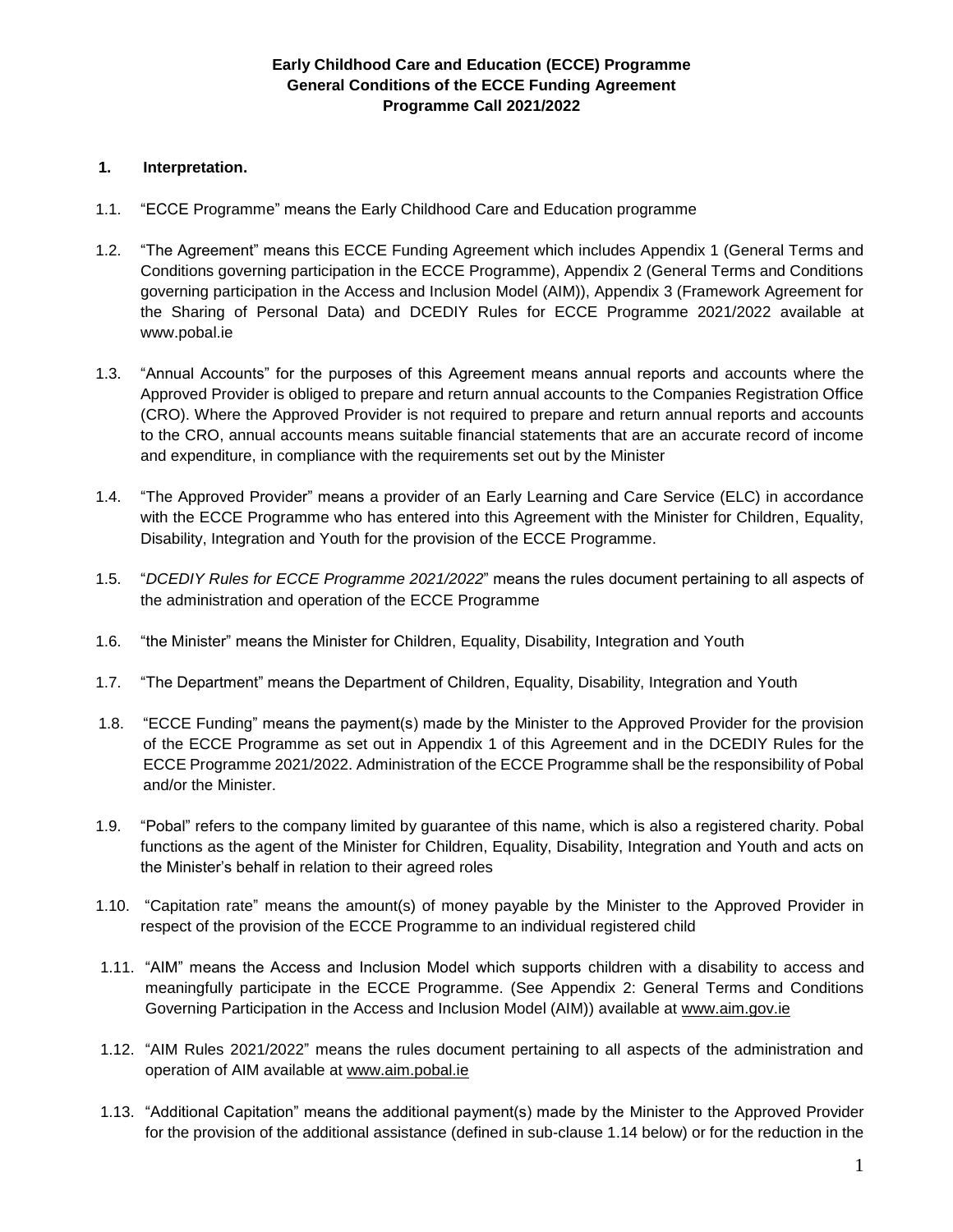adult to child ratio in the ELC Service as set out in Appendix 1 of this Agreement. Administration of AIM shall be the responsibility of Pobal and/or the Minister

- 1.14. "Additional Assistance" may be provided by a person recruited by the ELC Service or by an existing staff member using the additional capitation being paid under AIM Level 7 to ensure that a child or children can access and meaningfully participate in the ECCE Programme
- 1.15. "Ratio" has the meaning set out in the Child Care Act 1991 (Early Years Services) Regulations 2016.
- 1.16. "Inclusion Co-ordinator" means a staff member of the ELC Service who has graduated from the Leadership for Inclusion in the Early Years higher education programme and who has agreed to take on the roles and responsibilities of the Inclusion Co-ordinator
- 1.17. "PSP" means the Programme Support Payment
- 1.18. "NCS" means the National Childcare Scheme
- 1.19. "CCC" means the City and County Childcare Committee
- 1.20. "Data Protection Law" means all applicable national and EU data protection laws, regulations and guidelines, including but not limited to Regulation (EU) 2016/679 on the protection of natural persons with regard to the processing of personal data and on the free movement of such data, and repealing Directive 95/46/EC (the "General Data Protection Regulation" or "GDPR"), the Data Protection Acts 1988 to 2018 and any guidelines and codes of practice issued by the Office of the Data Protection Commission or other supervisory authority for data protection in Ireland
- 1.21. "CAR" means the Compliance Audit and Risk unit in Pobal
- 1.22. "ELC Service" means an Early Learning and Care Service.
- 1.23. "SAC Service" means School Age Childcare Service
- 1.24. "PIP" means Programmes Implementation Platform; the online interactive system for the administration of the CCSP Saver Programme.
- 1.25. "Early Years Platform, or 'The Hive'" means the new IT system maintained by the Scheme Administrator which provides ECCE Programme Assistance.
- 1.26. "Better Start" refers to the Better Start National Early Years Quality Development Service hosted by Pobal
- 1.27. Tusla" refers to the Child and Family Agency

"Term" shall cover the period 23rd of August 2021 to no later than 1st July 2022 or, where appropriate, subject to sub-clause 5.1(b) of this Agreement, 23<sup>rd</sup> August 2021 to 15th July 2022 of ELC Service provision agreed between the Approved Provider and the Minister

# **2. Pre-Payment Conditions.**

- 2.1 Payment of ECCE Funding or any instalment of ECCE Funding shall be subject to the Approved Provider:
	- (a) Signing this Agreement electronically thereby confirming that all terms and conditions have been read and accepted
	- (b) Continuing to comply at all times with the terms and conditions of this Agreement
	- (c) Having current and service appropriate registration/s with the Child and Family Agency (Tusla)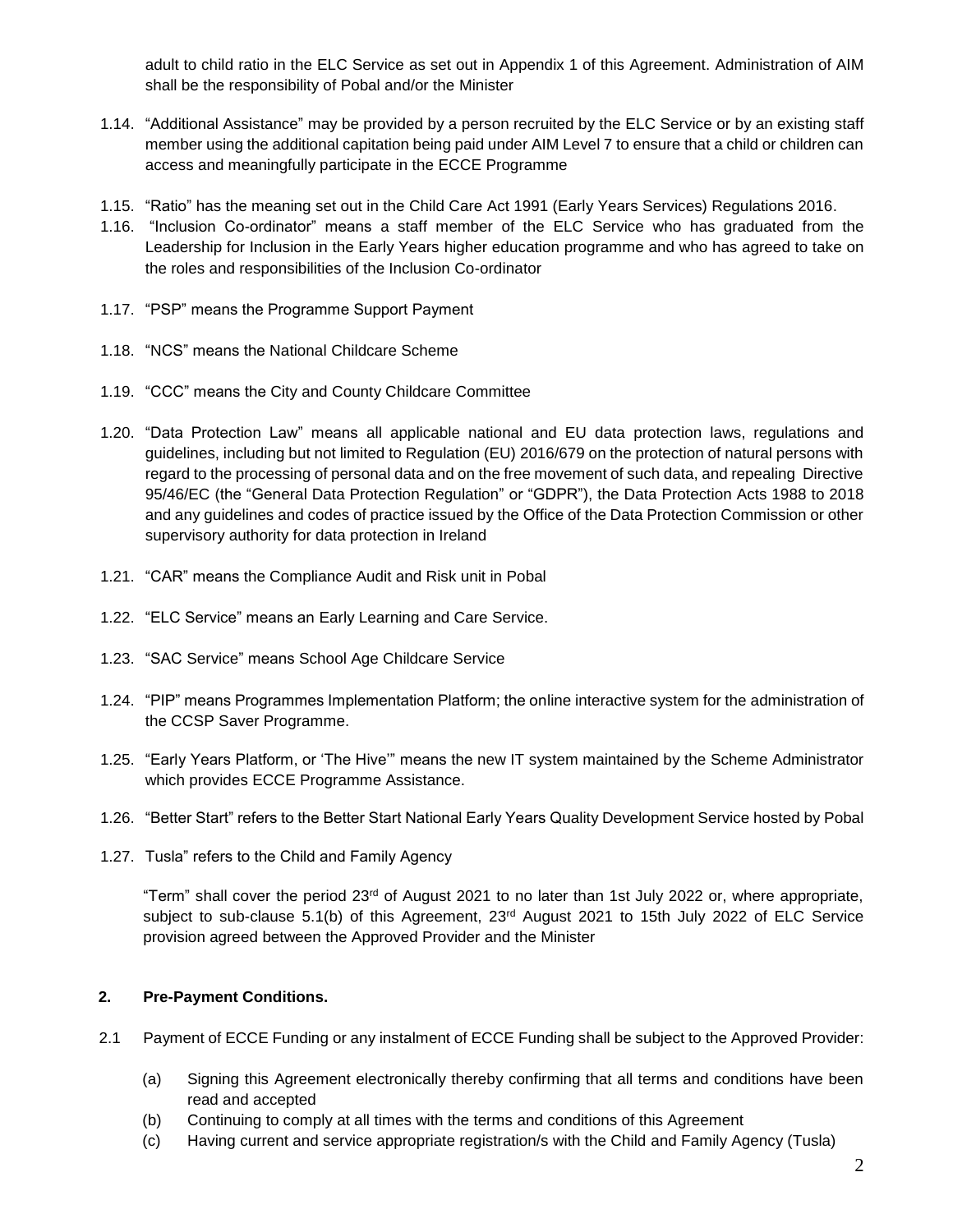- (d) Retaining a current Tusla Registration Certificate/s on the premises appropriate to the childcare offers of the Early Learning and Care (ELC) and/or School Age Childcare (SAC) Service Provider;
- (e) Having a satisfactory level of compliance with Regulations made under the Child Care Act 2019;
- (f) Complying with all reporting requirements of Pobal;
- (g) Complying at all times with the rules of ECCE as described in the *DCEDIY Rules for ECCE Programme 2021/2022* document;
- (h) Where applicable, complying at all times with the rules of AIM as described in the AIM Rules 2021/2022 document;
- (i) Designating a named bank account to be used in connection with the operation of the ELC Service and making any necessary arrangements to enable payment of ECCE Programme Funding or any instalment to be transferred to such by electronic transfer;
- (j) Being verified as compliant with all National and EU taxation laws by Pobal and/or the Minister in advance of any due payment date;
- (k) Providing information to the satisfaction of the Minister on the internal procedures for expenditure and financial control in relation to ECCE Funding Agreement pursuant to clause 7 below; and
- (l) Verifying compliance with the conditions set out in sub-clause 4.4 below by uploading to the Hive a fees list and service calendar two weeks prior to the new programme year i.e. the fees list(s) and service Calendar(s) must be uploaded no later than 6<sup>th</sup> August 2021 for the 2021/2022 programme year. Both will be subject to review by the Minister and/or the City/County Childcare Committees (CCCs).

**Failure to comply with the terms of this Agreement may result in a suspension of ECCE Funding and/or a termination of this Funding Agreement and it may result in exclusion from PSP and/or Capital Funding.**

## **3. Terms and Conditions of Funding.**

- 3.1 The Minister shall set the terms and conditions under which this Funding Agreement will wind down.
- 3.2 It is a requirement under [Part 12 of the Child & Family Agency Act 2013](https://www.tusla.ie/uploads/content/Part_VIIA_Amendment_to_Child_Care_Act_19991_(Part_12_Child_and_Family_Agency_Act_2013).pdf) that all Approved Providers must be registered with Tusla in order to provide an ELC and/or SAC Service and have a satisfactory level of compliance with the childcare regulations as outlined in the [Child Care Act 1991 \(Early Years Services\)](https://www.tusla.ie/uploads/content/20160510ChildCareActEarlyYrsRegs2016SI221of2016.pdf)  [Regulations 2016,](https://www.tusla.ie/uploads/content/20160510ChildCareActEarlyYrsRegs2016SI221of2016.pdf) [Child Care Act 1991 \(Early Years Services\) \(Amendments\) Regulations 2016](https://www.tusla.ie/uploads/content/Stamped_copy_of_amended_Regs.pdf) and the [Child Care Act 1991 \(Early Years Services\) \(Registrations of School Age Services\) Regulations 2018.](https://assets.gov.ie/34530/e3b494f0f9e8489398dbc13782a15ef3.pdf)
- 3.3 Providers who provide both an ELC and an SAC service must be registered with Tusla for both services.
- 3.4 The ECCE Funding shall be used to provide free pre-school to eligible children attending the Early Learning and Care (ELC) Service on the basis of the terms and conditions set out in this Agreement, the *DCEDIY Rules for ECCE Programme 2021/2022* document and Appendix 1.
- 3.5 The ECCE Programme shall be operated by the Approved Provider in accordance with the application for the Funding and in compliance with the terms and conditions of this Agreement and the *DCEDIY Rules for ECCE Programme 2021/2022* document. The Approved Provider hereby acknowledges and agrees to comply with the terms and conditions of this Agreement as set out in Appendix 1.
- 3.6 The Approved Provider shall be a limited company, a company limited by guarantee, a sole trader, a designated activity company, a partnership, or a School Board of Management
- 3.7 The Approved Provider must demonstrate tax compliance by providing their tax reference number, together with their tax clearance access number. By supplying these numbers, the Approved Provider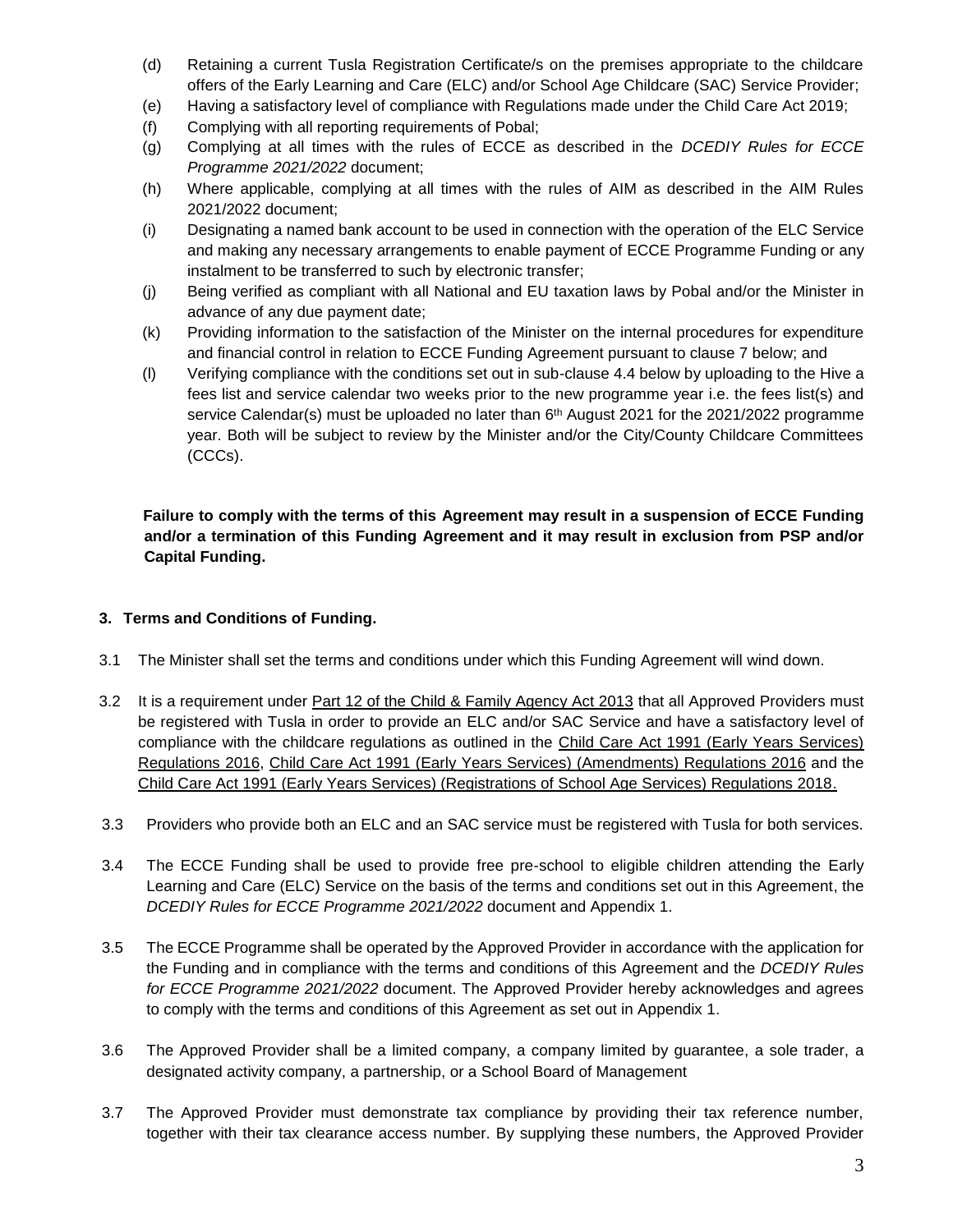acknowledges and agrees that Pobal and/or the Minister has the permission of the Approved Provider to verify its tax cleared position online.

- 3.8 The Approved Provider shall notify Pobal of any change or alteration to the constitution / status or structure or associated contact details of the Approved Provider.
- 3.9 The Approved Provider shall ensure that the operation of the ELC Service is fully and properly documented. All reports, records, accounts and other documentation of the Approved Provider relating to the operation of the ELC Service and/or the use by the Approved Provider of the ECCE Funding shall be maintained and made available for inspection on request, for a minimum of 7 years after the termination or expiry of this Agreement for whatsoever reason. In no circumstances shall any financial documentation be destroyed or otherwise disposed of without the prior written consent of the Minister.
- 3.10 The Approved Provider shall comply with all reasonable requests and directions of the Minister, or representatives or agents of the Minister, relating directly or indirectly to the use of the Funding Agreement in connection with the ELC Service.
- 3.11 The Approved Provider shall comply with all requirements of company law and all and any applicable legislation. The Approved Provider warrants that it has the authority to enter into this Agreement and to carry out its obligations and responsibilities under this Agreement.
- 3.12 The Approved Provider is not and shall in no circumstances hold itself out as being the servant or agent of the Minister. The Approved Provider is not and shall in no circumstances hold itself out as being authorised to enter into any contract on behalf of the Minister or in any other way to bind the Minister to the performance, variation, release or discharge of any obligation.
- 3.13 The employees of the Approved Provider are not and shall not hold themselves out to be (and shall not be held out by the Approved Provider as being) servants, employees or agents of the Minister for any purposes whatsoever.
- 3.14 The Approved Provider shall provide an e-mail address, a postal address and a contact telephone number to be used for communications from the Minister in relation to the ECCE Programme.
- 3.15 The Approved Provider shall complete all contractual requirements and have a contract in place with the Minister on or before 23rd August 2021. A later date may be permitted where the Minister deems it appropriate.
- 3.16 The Approved Provider must upload fees lists and service calendars on or before 6th August 2021 to the Hive which demonstrates that the appropriate reductions in childcare fees for qualifying parent/guardian will be applied. These fees lists and service calendars will be subject to review.
- 3.17 The Approved Provider shall submit information relating to the operation of the ECCE Programme via the Hive as directed by the Minister, or by Pobal.
- 3.18 Failure to comply with the terms of this Agreement may result in a suspension of ECCE Programme Funding and/or a termination of this Funding Agreement and may result in exclusion from PSP and/or Capital Funding.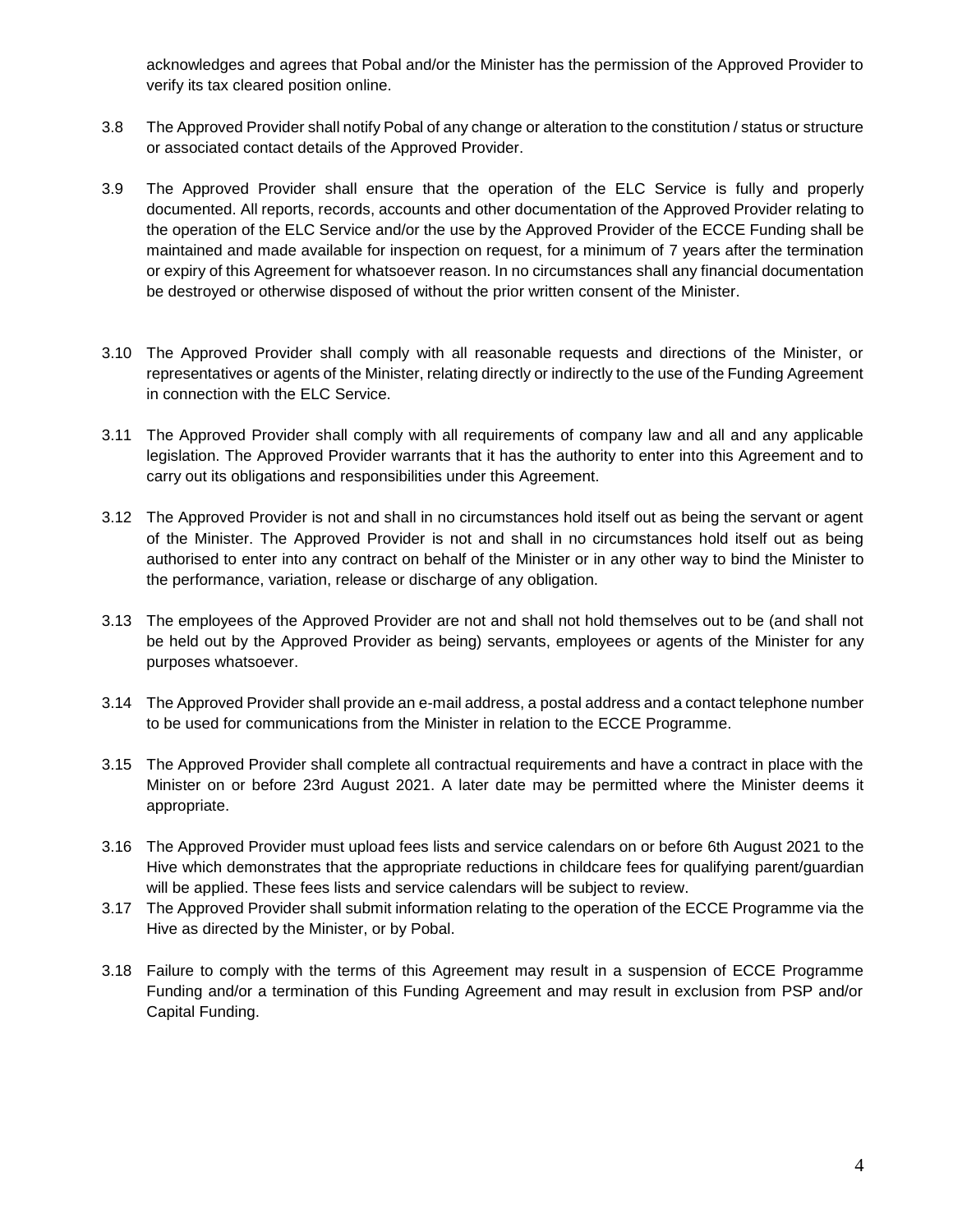# **4 Undertakings and Warranties.**

- 4.1 The Approved Provider agrees to comply with all relevant legal and regulatory requirements, including, without limitation, regulations made under the Child Care Act 1991 (as amended, including by the Child and Family Agency Act 2013), planning legislation, fire safety legislation, employment legislation, the Equal Status Acts 2000 to 2015, health and safety legislation and Data Protection Acts 1988 and 2003, the Children First Act, 2015, the Data Protection Act 2018 and the General Data Protection Regulation (the "GDPR") 2018, in the operation of the ELC Service. Failure to comply with these legal and regulatory requirements may result in an immediate suspension of ECCE Funding and/or termination of this Funding Agreement.
- 4.2 The Approved Provider shall undertake all reasonable and appropriate checks on individuals employed by or otherwise involved with the ELC Service in relation directly or indirectly to the operation of the ELC Service to determine their suitability, including any regulatory or statutory requirements regarding Garda vetting, including but not limited to the provisions of the National Vetting Bureau (Children and Vulnerable Persons) Act 2012. The Approved Provider further warrants that the premises and facilities are suitable for use as an Early Learning and Care Service and warrants that all regulations and legislation are complied with, as well as the Children First Act 2015 and the associated *Children First National Guidance for the Protection and Welfare of Children.* The Approved Provider undertakes in the operation of the ELC Service to comply with the principles comprised within the Children First Act 2015 and guidelines including the requirement to develop and make available a Child Safeguarding Statement. Failure to comply with these legal and regulatory requirements may result in an immediate suspension of ECCE Funding and/or termination of this Agreement.
- 4.3 The Approved Provider warrants that it has obtained and will take all necessary steps to maintain in full force and effect all necessary consents, approvals, authorisations, licences and permissions which are required to enable it to comply with its obligations under this Agreement, including but not limited to being verified as compliant with all National and EU taxation laws by the Minister and/or Pobal and evidence of the relevant qualifications, as defined in Appendix 1, held by persons delivering the ELC Service. Breach of this warranty may result in a requirement to repay over-claimed monies, and/or immediate suspension of ECCE Funding and/or termination of this Agreement.
- 4.4 The Approved Provider shall provide the ECCE Programme to eligible children, in return for the ECCE Funding received from the Minister. This does not preclude the Approved Provider from providing chargeable services in addition to the ECCE Programme, provided they are offered on an optional basis. Payment of ECCE Funding shall be subject to the Approved Provider verifying compliance with this condition by the provision of a fees list and service calendar to the Hive which will be subject to review by the City/County Childcare Committees (CCCs) on behalf of the Minister. Breach of this warranty may result in a requirement to repay over-claimed monies already paid, and/or immediate suspension of ECCE Funding and/or termination of this Agreement.
- 4.5 The Approved Provider shall ensure that any information relating to the ECCE Programme which is submitted via the Hive at the direction of the Minister or Pobal is accurate and that all relevant documentation is retained by the Approved Provider to allow the accuracy of the information to be checked by servants or agents of the Minister on request. Breach of this provision may result in a requirement to repay over-claimed monies already paid, and/or an immediate suspension of ECCE Funding and/or termination of this Agreement.
- 4.6 It is an express condition of this Agreement and the Approved Provider so acknowledges and confirms that nothing in this Agreement shall be construed so as to imply or have the effect of the granting by the Minister of any warranty or assurance whatsoever to the Approved Provider or to any third party whomsoever as to: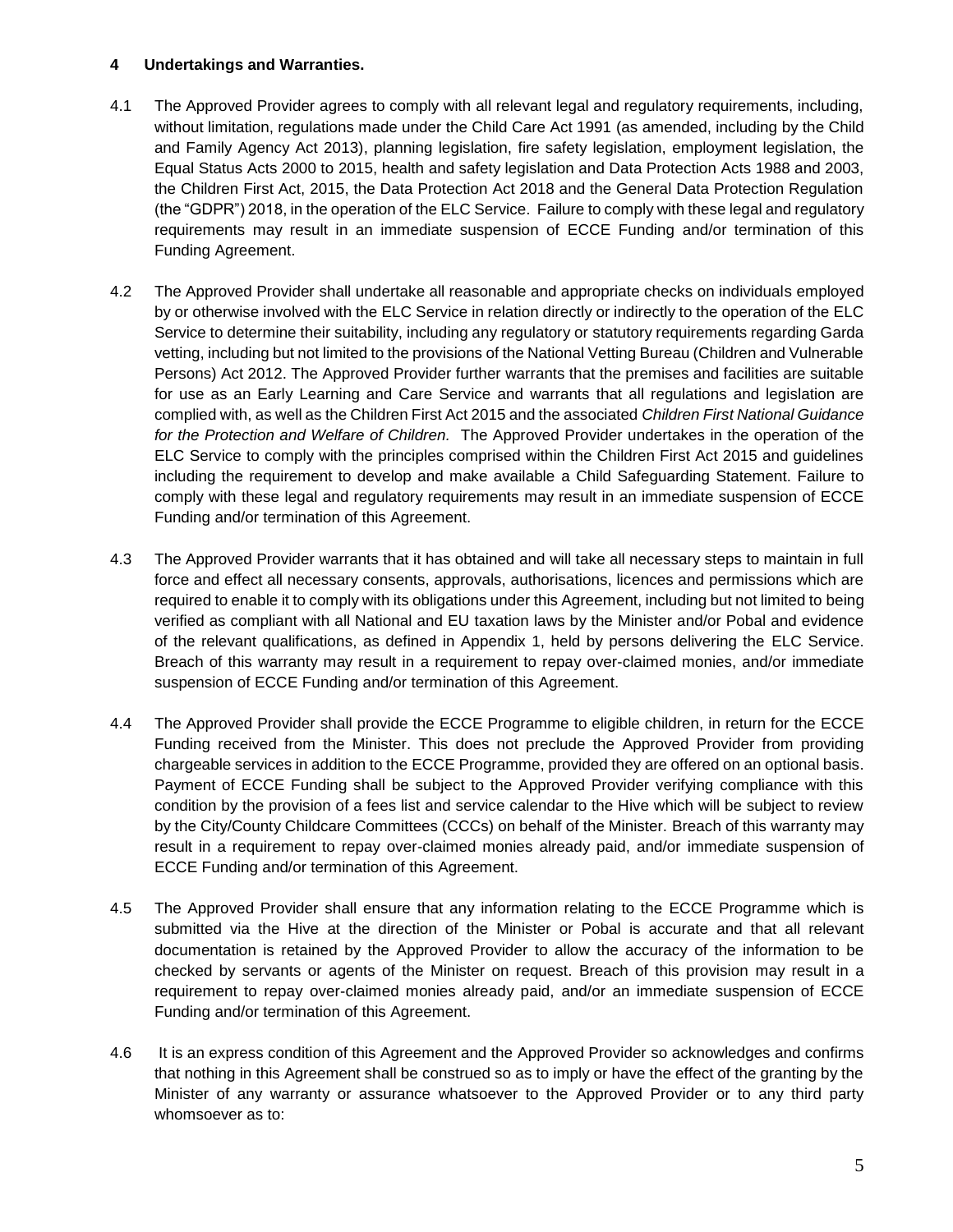- 4.7 Whether or not the ELC Service operated by the Approved Provider is of a standard that adequately meets the stated aims and objectives of the ECCE Programme;
- 4.8 The competency of the Approved Provider, its staff or agents; or
- 4.9 The stability of any structure, soundness of any materials used or the adequacy of its purpose of any buildings or facility.
- 4.10 The Approved Provider must comply with all aspects of the document *DCEDIY Rules for ECCE 2021/2022*, available on <https://earlyyearshive.ncs.gov.ie/> and [https://www.gov.ie.](https://www.gov.ie/en/publication/2459ee-early-childhood-care-and-education-programme-ecce/) The Approved Provider must also comply with the document 'AIM Rules 2021/2022' and be familiar with the contents of the *Policy on the Operation of the Access and Inclusion Model* and other information available on the AIM website [\(www.aim.gov.ie\)](http://www.aim.gov.ie/). These documents contain comprehensive details relating to the operation of the ECCE Programme and AIM. The Approved Provider is required to comply with all rules and procedures outlined in these documents, which may be updated or amended from time to time as deemed necessary by the Minister. The Minister and/or Pobal and/or the CCCs shall notify the Approved Provider of any changes to such documents via email and/or the Hive. The Approved Provider shall access the Hive on a regular basis, to ensure they are aware of any changes made to such documents. Failure to comply with these conditions may result in a requirement to repay over-claimed monies, and/or immediate suspension of ECCE Funding and/or termination of this Agreement.
- 4.11 The Approved Provider must comply with and implement any new policies, guidelines and/or programme governance protocols in relation to the ECCE Programme as may be issued by the Minister from time to time. The Minister and/or Pobal and/or the CCCs shall notify the Approved Provider of any such new policies, guidelines and/or programme governance protocols via email and/or the Hive. It is the responsibility of the Approved Provider to access the Hive to ensure they are aware of any such new changes made to such policies, guidelines and/or programme governance protocols. Failure to comply with these conditions may result in a requirement to repay over-claimed monies, and/or immediate suspension of ECCE Funding and/or termination of this Agreement.
- 4.12 The Approved Provider agrees to maintain up–to-date child registration information on the Hive in compliance with the 'DCEDIY Rules for ECCE Programme 2021-2022.'

# **5 Operation of ELC Services.**

- 5.1 The Approved Provider agrees to use the capitation provided through this Agreement to provide a free ELC Service in ECCE for qualifying children in their pre-school room which consists of:
	- a) 38 weeks of 3 hours per day for 5 days a week (183 days) during the period 23rd August 2021 to 1st July 2022; OR
	- b) Subject to the prior agreement of the Minister, 41 weeks of 3 hours 30 minutes per day for 4 days a week (157 days) during the period 23rd August 2021 to 15 July 2022 *(a small number of exceptions have been allowed in the past where, for good reason, it is not possible for an Approved Provider to operate over 5 days. Approved Providers should note that no further such exceptions are allowed. Where an exception has previously been allowed on this basis, the Approved Provider may be allowed to participate in the programme on the basis of providing the pre-school room for 3 hours 30 minutes per day for 4 days per week. In such cases, an Approved Provider shall provide the ELC Service over 41 weeks (157 days) and references to 38 week services shall be taken as applicable to such Approved Providers.)*; OR
	- c) Where an Approved Provider is approved by the Minister for participation in the ECCE Programme with effect from a date later than the commencement of the ECCE Programme year, the Approved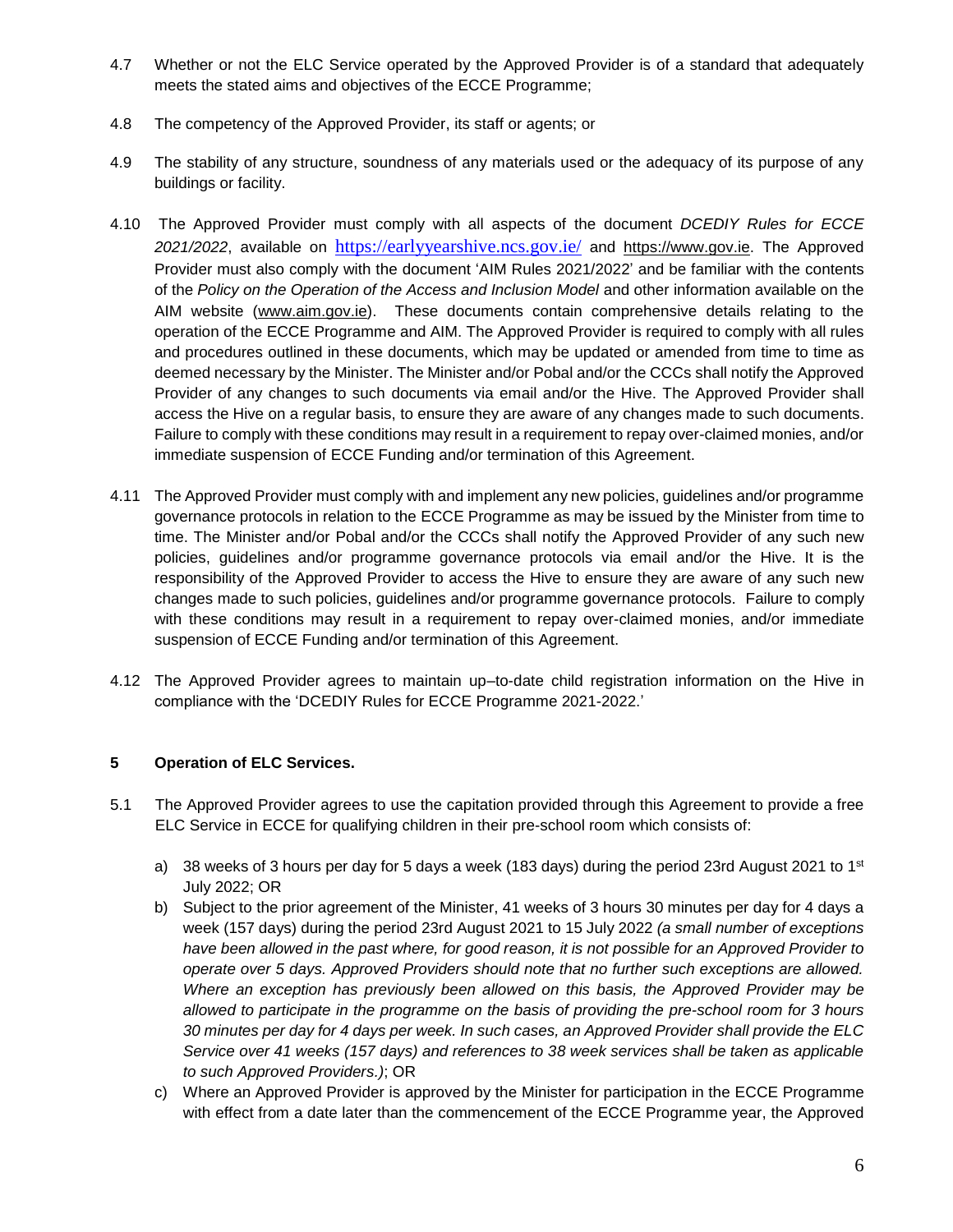Provider shall provide the ECCE Programme for qualifying children for 3 hours per day for 5 days a week up to 1<sup>st</sup> July 2022

- 5.2 A minimum number of weeks within each term (to be agreed and communicated by the Department and/or Pobal) must be delivered by the service between the period of the 23rd August 2021 and the 1<sup>st</sup> July 2022.
- 5.3 Where the ECCE Programme is being provided to a child and the ELC Service is provided on the basis of an agreement between the Approved Provider and the parent/guardian of the child that additional hours of care will also be availed of and paid for, if the parent/guardian ceases to pay for the additional hours of care as agreed, an Approved Provider may cease to provide the ECCE Programme to that child. The Approved Provider undertakes to inform the parent/guardian of this provision prior to children being enrolled in the ELC Service.
- 5.4 Where an Approved Provider ceases to provide ECCE Programme to a child and has removed the child from the Service for whatever reason, any monies paid by the Minister to the Approved Provider must be returned from the date of cessation in accordance with the DCEDIY Rules for ECCE Programme 2021/2022.
- 5.5 Where the ECCE Programme ceases to be provided to a child because the parent/guardian has exercised the right to remove the child from the ELC Service for any reason, monies paid in excess of the monies due in respect of that child by the Minister to the Approved Provider for the provision of ELC shall be returned to the Minister in accordance with *the DCEDIY Rules for ECCE 2021/2022* available on Pobal's website [\(www.pobal.ie\)](http://www.pobal.ie/) and also in accordance with the AIM Rules 2021/2022 and other relevant information available on the AIM website [\(www.aim.gov.ie.](http://www.aim.gov.ie/))
- 5.6 Where the ELC Service refuses to allow a child to participate on the ECCE Programme until an AIM application for Additional Capitation is granted, monies in respect of this child will not be paid to the service until the child commences on the ECCE Programme.
- 5.7 Where an application for Additional Capitation is approved, this will be paid from the date of the child's enrolment on the ECCE Programme, or the date on which the application is approved, whichever is later. Backdating of Additional Capitation payments is not permitted.

# **6 Payment Terms.**

- 6.1 Subject to the provisions of sub-clause 6.3, payment of ECCE Funding will be made by the Minister and/or Pobal in such instalments as may be determined by the Minister.
- 6.2 Where the Approved Provider receives ECCE Funding as a result of the provision of ELC Service to a child qualifying under this Agreement, it may not simultaneously receive funding for the provision of a service to that child, in respect of the same time of day, under any Agreement in respect of the CCSP Saver Programme, the NCS programme, or any other childcare programme administered by the Minister, with the exception of any funding approved under AIM or PSP.
- 6.3 Whenever under this or any other Agreement in respect of DCEDIY childcare programmes referred to in sub-clause 6.2 above, any sum of money is recoverable from or payable by the Approved Provider (including any overpayment or sum which the Approved Provider is liable to pay to the Minister in respect of any breach of this Agreement, the *DCEDIY Rules for ECCE Programme 2021/2022, the AIM Rules 2021/2022* or any other funding Agreement in respect of the childcare programmes referred to above in sub-clause 6.2), the Minister has the right to deduct that sum from the ECCE Funding then due to the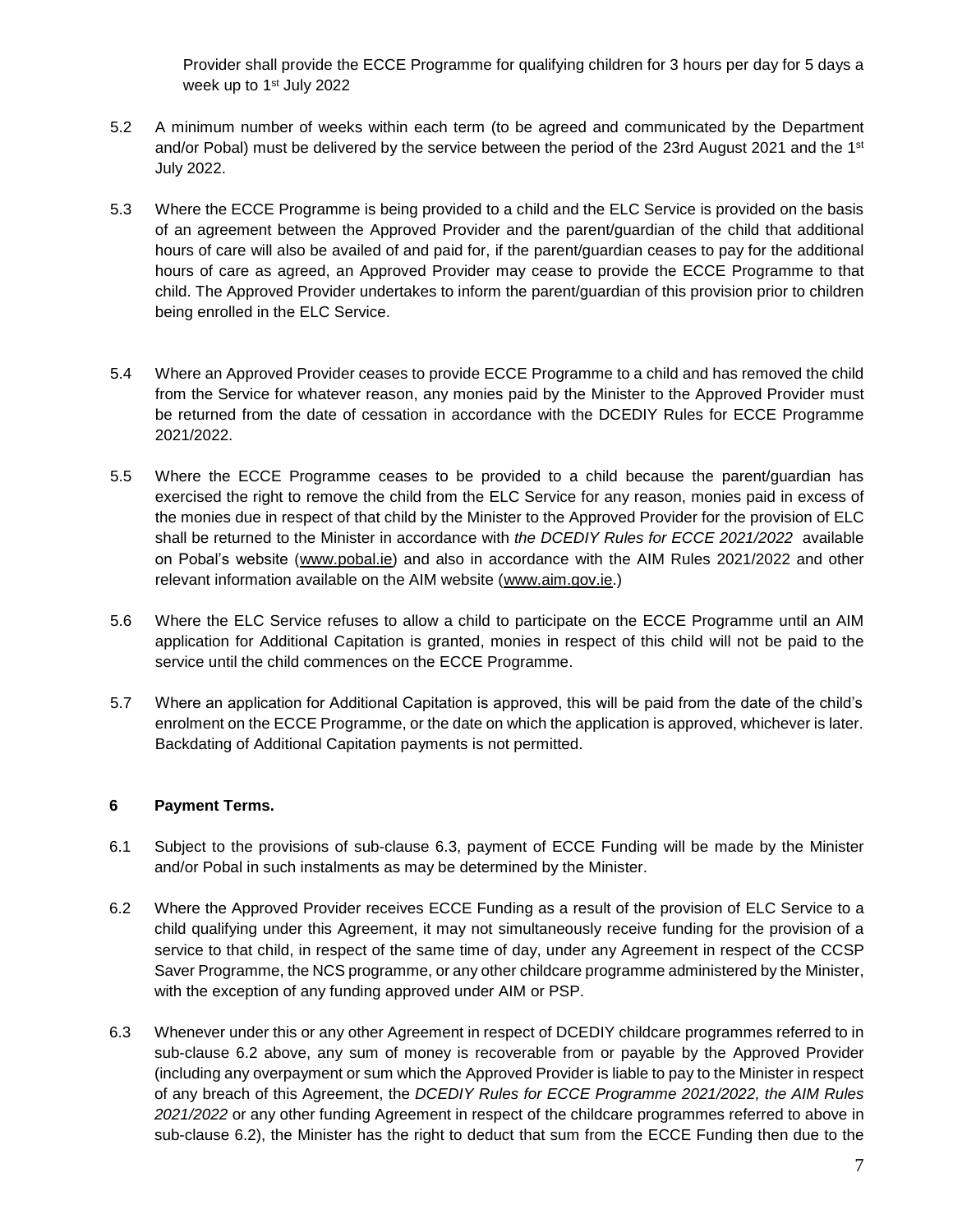Approved Provider in respect of this Funding Agreement. Notwithstanding any provision, whether expressed or implied in this Agreement, the Minister is entitled to off-set any amount due under this Agreement against any amounts owed by the service provider to the Minister.

- 6.4 Payment of ECCE Funding will be conditional on the requirements of this Agreement being fully complied with. Pobal may, as an agent acting on behalf of the Minister, recover financial over claims and/or withhold payment with the Minister's consent where the Approved Provider is found to be in breach of the requirements of this Agreement and/or the associated *DCEDIY Rules for ECCE Programme 2021/2022* and/or the AIM Rules 2021/2022.
- 6.5 Pobal may also withhold payment of ECCE Funding, with the consent of the Minister, in cases where ECCE Funding held by or to be provided to the Approved Provider are found to be at risk of misuse, misappropriation or loss.
- 6.6 PSP payments may be withheld by the Minister in cases where the Approved Provider has been found to have breached any rule/s of the *DCEDIY Rules for ECCE Programme 2021/2022* and/or the terms of this Funding Agreement.
- 6.7 PSP payments may also be withheld by the Minister in cases where the Approved Provider has unauthorised fees charged to parents in their fees lists.

### **7 Access and Reporting Requirements.**

- 7.1 The Approved Provider agrees to maintain up-to-date child registration information on the Hive in compliance with the *DCEDIY Rules for ECCE Programme 2021/2022,* the AIM Rules 2021/2022, and any additional requirements of the Hive.
- 7.2 The Approved Provider shall maintain appropriate records to enable verification by the Department or agents acting on its behalf (including Pobal) that the general terms of this Agreement are complied with. In particular, such records **will include an attendance register which clearly shows the dates, times and durations of attendance for each individually identified child for every day that the child is in attendance.** Records of fee income should be kept up to date and available for verification purposes.
- 7.3 Failure by Approved Providers to maintain accurate attendance records and/or accurate update child registration details, as required in clause 7.2, will result in an immediate suspension of ECCE Funding and/or a requirement to repay over-claimed monies already paid and may result in a termination of this Agreement.
- 7.4 The Approved Provider must retain a written record of the Agreement with the parent/guardian that sets out the number of childcare weeks and the number of childcare hours each week that the Approved Provider has agreed to provide to the eligible child where applicable, the fee for the childcare service that will be provided to the eligible child, having regard to the Approved Provider's published schedule of fees and a commitment to offset the Subsidy in full against the agreed fee. This record must be signed by the parent/guardian.
- 7.5 The Approved Provider shall maintain appropriate annual accounts for each financial year in accordance with the timescales set out by the Companies Registration Office (for limited companies) or by the Revenue Commissioners (for unincorporated entities). Copies of such accounts must be provided to Pobal or the Comptroller an Auditor General (C&AG) on request. Pobal CAR may share information found in the course of a governance, audit or compliance check with the relevant authorities, including, but not limited to, the Office of the Director of Corporate Enforcement, the Charities Regulator, and the Office of the Revenue Commissioners.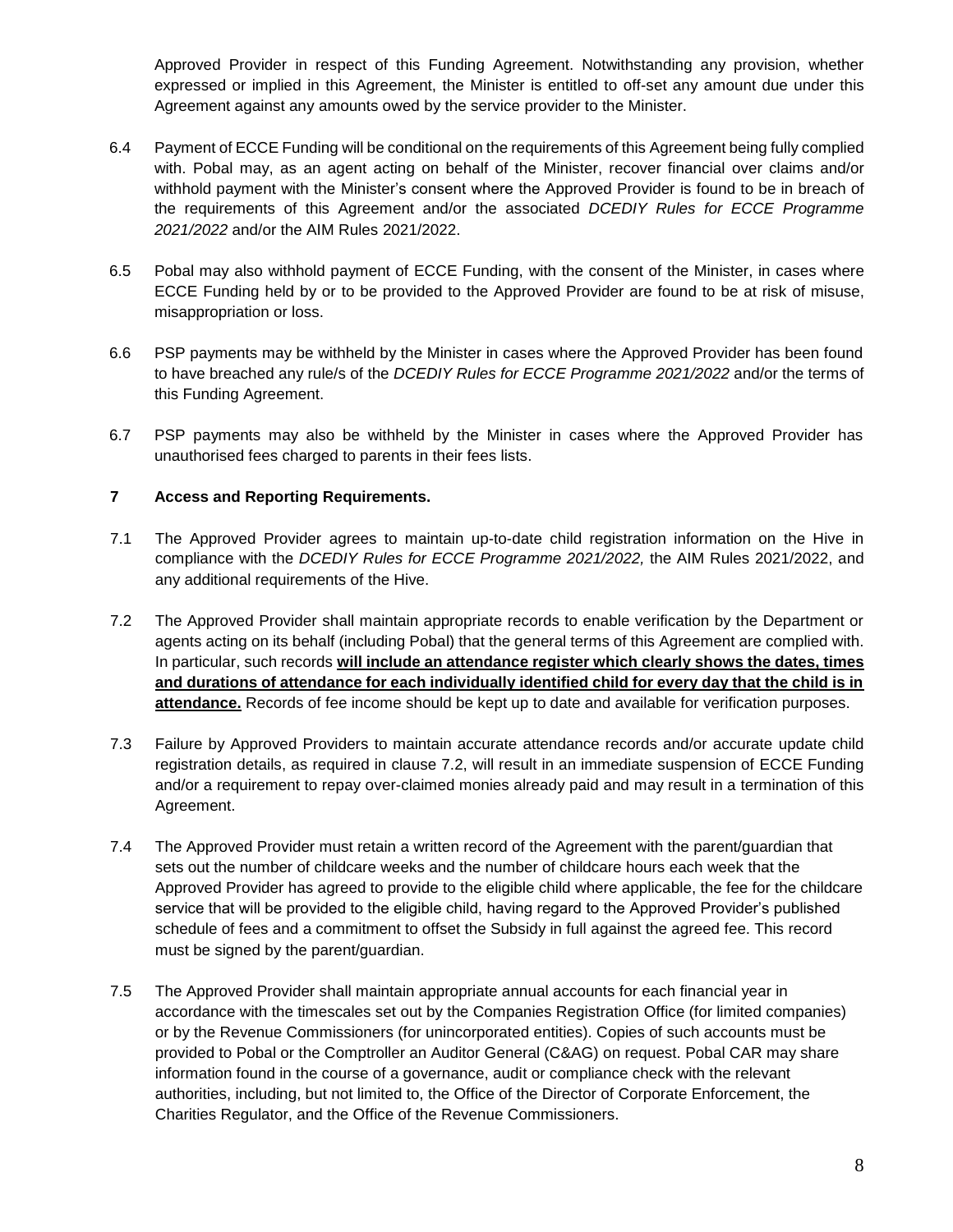- 7.6 The Approved Provider shall within its annual accounts separately record all monies received from Pobal relating directly or indirectly to the operation of the ECCE Programme and ensure that appropriate financial records are maintained.
- 7.7 The Approved Provider shall respect and comply with the statutory role and regulatory and public accountability responsibilities of the Department, its agents and other relevant statutory bodies and at all times co-operate fully with the Department, its agents and all other statutory bodies in this regard.
- 7.8 The Approved Provider shall ensure that all financial records relating to monies received in relation to the operation of the ECCE Programme are available to Pobal on request. All financial records, including attendance records, must be retained for a period of 7 years.

**Failure by Approved Providers to maintain accurate attendance records and/or accurately update child registration details, as required in clause 7.2, may result in an immediate suspension of the Funding including associated PSP and may result in exclusion from Capital Funding. There will also be a requirement to repay over-claimed monies already paid and the failure to do so may result in a termination of the ECCE Funding Agreement.**

## **8 Right of Verification and Audits.**

- 8.1 The Approved Provider shall permit representatives and agents of the Minister to attend at the premises of the Approved Provider and shall permit access to the Approved Provider's premises and personnel for the purposes of inspection and audits. These shall include, but not be limited to, inspections and audits carried out by the early years (pre-school) inspectorate, Pobal, the inspectorate of the Department of Education and Skills, Better Start Early Years Specialists, and any other applicable verification, audit and/or inspection that may be provided for by law. The Approved Provider shall allow access to relevant financial and other records for this purpose and shall facilitate and co-operate with inspections and audits as required. Failure to comply with this obligation may result in an immediate suspension of ECCE Funding and/or termination of this Agreement.
- 8.2 Relevant records must be available at all times on-site for inspection and the Approved Provider shall allow such records (or copies of such records) to be taken off-site for the purposes of conducting such inspections and audits. The Approved Provider shall permit and facilitate representatives and agents of the Minister to make any copies of records as deemed necessary. Failure to comply with this obligation may result in an immediate suspension of ECCE Funding and/or termination of this Agreement.
- 8.3 Verification, audit and other inspections, including education-focused inspections, may be carried out without prior notice being given to the Approved Provider. Failure to comply with this obligation may result in an immediate suspension of ECCE Funding and/or termination of this Agreement and may result in exclusion from PSP and/or Capital Funding.
- 8.4 Better Start Early Years Specialists may contact the service by phone to discuss and agree what level of support is required in relation to relevant applications made under AIM. Where the Specialist determines that more support may be required, a visit will be arranged and this will be agreed with the Approved Provider in advance of the visit; engagement with the parent/guardian(s) will be part of this process.
- 8.5 If any overpayments to Approved Providers are discovered, the Minister shall be entitled at any time to terminate this Agreement immediately, recover payments or suspend payments under this Agreement.
- 8.6 Notwithstanding any other provision of this Agreement, where, in the course of a verification audit or other inspection, it is identified that the Approved Provider is in breach of the terms of this Agreement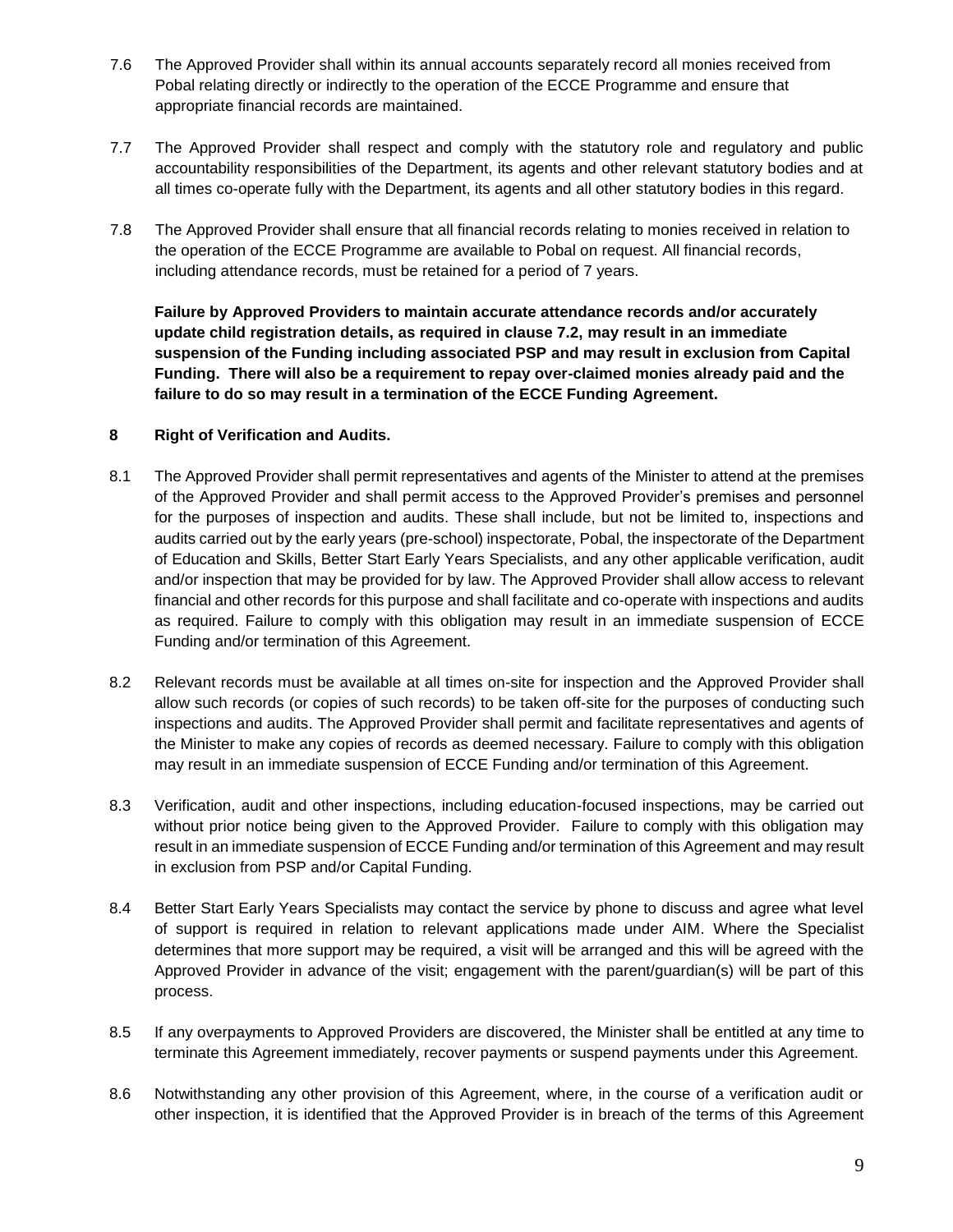and/or the DCEDIY Rules for ECCE Programme 2021/2022, they shall take all necessary steps to rectify such breaches and shall comply with the instructions of Pobal and the Minister in this regard.

# **9. Term and Termination.**

- 9.1. This Agreement shall cover the period 23<sup>rd</sup> of August 2021 to no later than 1st July 2022 or, where appropriate, subject to sub-clause 5.1(b), 23<sup>rd</sup> August 2021 to 15th July 2022 of ELC Service provision agreed between the Approved Provider and the Minister which shall constitute "the Term."
- 9.2. Nothing in this Agreement shall be construed as imposing any obligation on the Minister to provide financial assistance of any nature to the Approved Provider after the Term, except in relation to approvals made under AIM in relation to the following pre-school year. Save as is expressly provided for in this Agreement, the Minister shall have no financial or other obligations to the Approved Provider or to any other party whatsoever.
- 9.3. The Minister shall be entitled at any time during the Term to terminate this Agreement immediately, recover payments or suspend payments under this Agreement, if any one or more of the following events occur:
	- a) The Approved Provider, its employees, agents or any third party acting on behalf of the Approved Provider knowingly makes a false or misleading statement, or fails to disclose information in the course of its application (i) for the ECCE Funding or (ii) for any payment thereof, or in the provision of any information or documentation in relation to its obligations under this Agreement;
	- b) An order is made or an effective resolution is passed for the winding up of the ELC service or business;
	- c) A receiver, examiner or administrator is appointed over any of the property or assets of the Approved Provider;
	- d) The Approved Provider shall commit a breach of any term or condition of this Funding Agreement and, if such breach is capable of remedy, shall not have remedied it within 30 days after written notification thereof has been served on the Approved Provider;
	- e) A distress or execution is levied or served upon any of the property or assets of the Approved Provider and is not paid off within 30 days;
	- f) The Approved Provider shall cease or threaten to cease to operate all or a substantial part of the ELC Service;
	- g) Any other event occurs which the Minister in her/his absolute discretion considers might or does materially adversely affect the ability of the Approved Provider to operate the ELC Service and/or to comply with its obligations under this Agreement;
	- h) The Approved Provider fails to adhere to the ECCE Programme rules as outlined in the *DCEDIY Rules for ECCE Programme 2021/2022* document; or
	- i) The Approved Provider fails to adhere to the AIM Rules as outlined in the AIM Rules 2021/2022 document.
- 9.4. On termination of this Agreement pursuant to clause 9.3, the Approved Provider shall repay to the Minister on demand all, or at the absolute discretion of the Minister a portion of, monies received in respect of the ECCE Funding and, in the event of default on such repayment, such monies shall be recoverable from the Approved Provider as a simple contract debt.
- 9.5. Termination of this Agreement shall not affect any antecedent and accrued rights, obligations or liabilities of either party, nor shall it affect any provision of this Agreement which is expressly or by implication intended to come into or continue in force on or after such termination.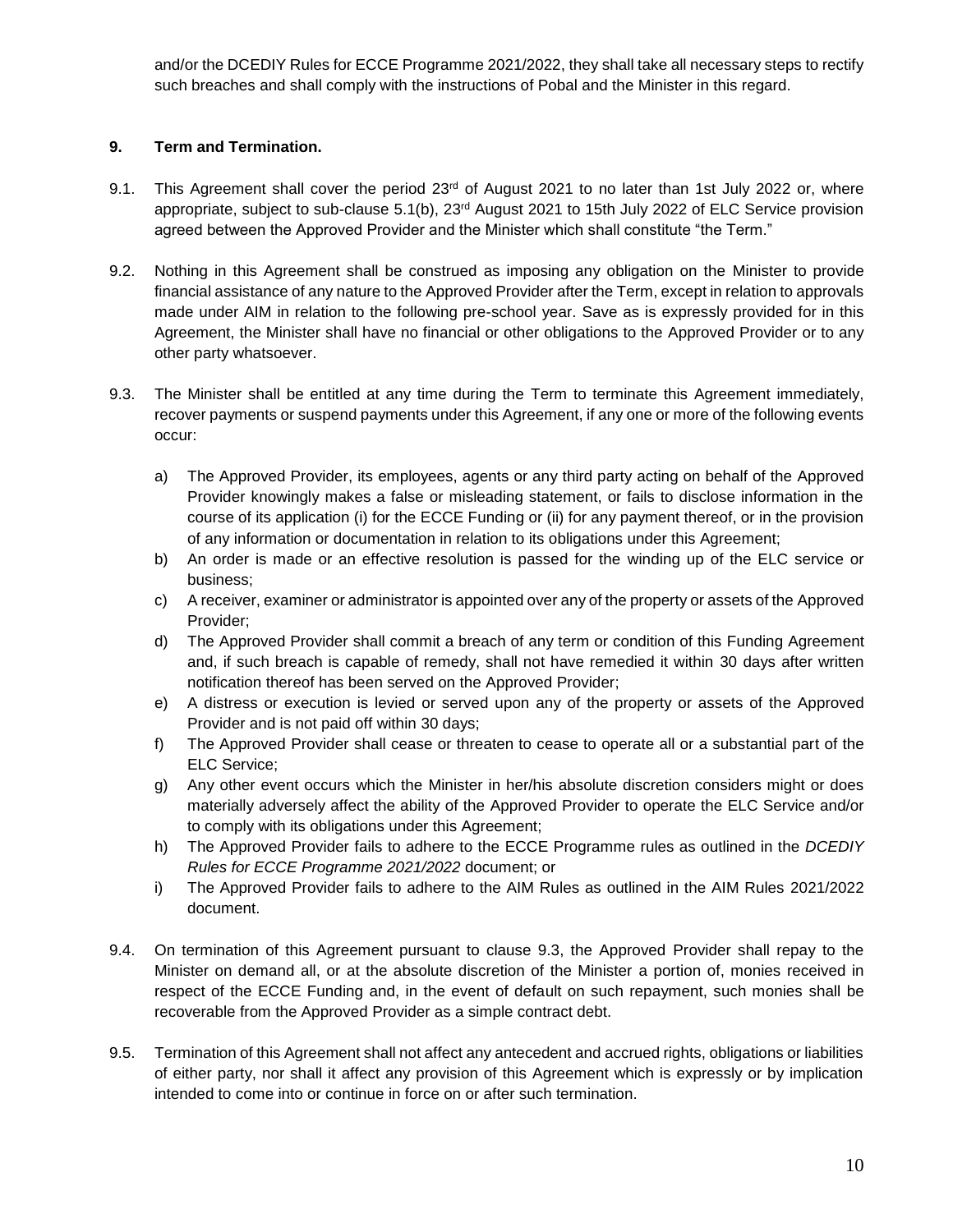- 9.6. The Approved Provider shall pay all legal and other costs, charges and expenses incurred by the Minister in enforcing or endeavouring to enforce the repayment of any monies and/or compliance by the Approved Provider with its obligations hereunder.
- 9.7. Subject to the provisions of sub-clause 9.3 by either party by serving 8 weeks' written notice to the other party. For greater certainty, neither party shall be entitled to any additional amounts or compensation in the event that this Agreement is terminated in accordance with this sub-clause
- 9.8. The Minister reserves the right to alter the terms and conditions of this Agreement at any time, as deemed necessary by the Minister, in line with public health advice or responding to fiscal policy changes.

## **10. Insurance and Indemnity.**

- 10.1. The Approved Provider shall, for the duration of this Agreement, effect and maintain any necessary employer's liability insurance, public liability insurance adequate and necessary to operate and deliver the ECCE Programme, to operate its business and cover all liabilities of the Approved Provider arising in relation to the ELC Service and pursuant to this Agreement.
- 10.2. The Minister shall have no liability in respect of any actions, proceedings and costs, claims, demands and liabilities whatsoever, arising directly or indirectly, from any act or omission of the Approved Provider, its employees, servants or agents in connection with the ELC Service or any breach of this Agreement and the Approved Provider shall indemnify the Minister in regard to any such actions.

### **11. Retention of Records**

- 11.1. The Freedom of Information Act 2014 applies to this Agreement. The Approved Provider and the Minister will consult about any confidential or commercially sensitive information before making a decision on any Freedom of Information request received.
- 11.2 The Approved Provider acknowledges that the Minister is subject to the requirements of the Freedom of Information Act 2014 and, subject to constraints arising from commercial sensitivity or a duty of confidentiality, shall assist and co-operate with the Minister to enable the Minister to comply with the same.
- 11.3 The Approved Provider agrees to maintain compliance with the Data Protection Acts 1988, 2003 and 2018, the GDPR (see Appendix 3) and other relevant statutory provisions and guidance that may be issued by the Data Protection Commissioner for Ireland from time to time and will comply with all obligations at law.

#### **12 Force Majeure.**

- 12.1 A Force Majeure clause is a contract provision that permits either party to suspend or terminate the performance of its obligations when certain circumstances beyond their control arise as outlined in 12.2 below. The Minister is under no obligation to fund 'Force Majeure' days and does so at their own discretion.
- 12.2 If and to the extent that either party (the "Affected Party") is hindered or prevented by circumstances not within its reasonable ability to control, including but not limited to, acts of God, inclement weather, flood, lightning, fire, trade disputes, strikes, lockouts, acts of terrorism, war, military operations, epidemic, pandemics, acts or omissions of third parties for whom the Affected Party is not responsible ("Force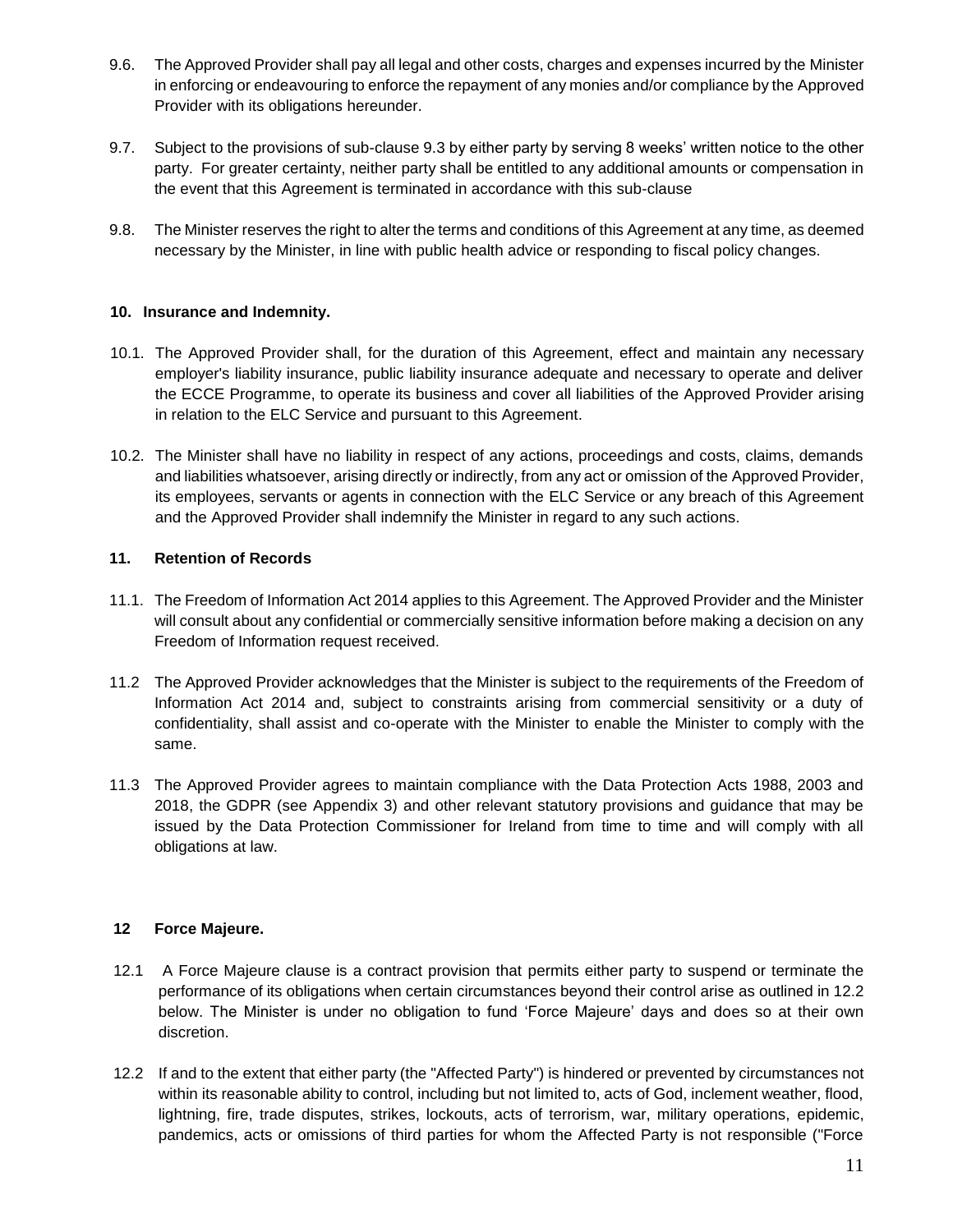Majeure") from performing any of its obligations under this Agreement, the Affected Party shall be relieved of liability for failure to perform such obligations.

- 12.3 The Affected Party shall notify the other party, through its agents (Pobal), of the estimated extent and duration of such inability to perform its obligations within three days of the onset of the event. Upon the cessation of the event of Force Majeure, the Affected Party shall notify the other party of such cessation.
- 12.4 In the event Force Majeure continues for more than 45 days then either party shall have the right to terminate this Agreement on written notice to the other party.

### **13. Non-assignment/Sub-contracting.**

- 13.1. This Agreement is personal to the Approved Provider who shall not be entitled to assign or transfer the benefit of it, or the obligations arising from it, to any other party.
- 13.2. The Approved Provider shall not be entitled to sub-contract any of its obligations under this Agreement and shall remain primarily responsible for their performance.
- 13.3. The Approved Provider shall be entitled to sub-contract services which are additional to its obligations under this Agreement, including where these are provided as additional optional services within the ELC Service, provided the Approved Provider continues to meet its obligations in respect of the ELC Service under this Agreement.

### **14. General.**

- 14.1. Nothing in this Agreement shall constitute a partnership or joint venture or establish a relationship of agency between the parties.
- 14.2. This Agreement may only be varied by an instrument in writing signed electronically by or on behalf of both parties which signature by the Approved Provider is confirmation of acceptance of the terms and conditions of the Agreement as varied.
- 14.3. A failure or delay by the Minister to exercise any right or remedy under this Agreement shall not in any way be construed as a waiver of the Agreement.
- 14.4. The rights and remedies provided for in this Agreement are cumulative and are not exclusive of any rights or remedies provided by law.
- 14.5. In the event that any provision of this Agreement shall be determined to be partially void or unenforceable by virtue of any legislation to which it is subject or by virtue of any other reason whatsoever, it shall be void or unenforceable to that extent only. The validity and enforceability of any of the other provisions of this Agreement shall not be affected.
- 14.6. This Agreement shall be governed by and construed in accordance with the laws of the Republic of Ireland and the Parties hereto expressly and irrevocably submit to the jurisdiction of the Irish Courts.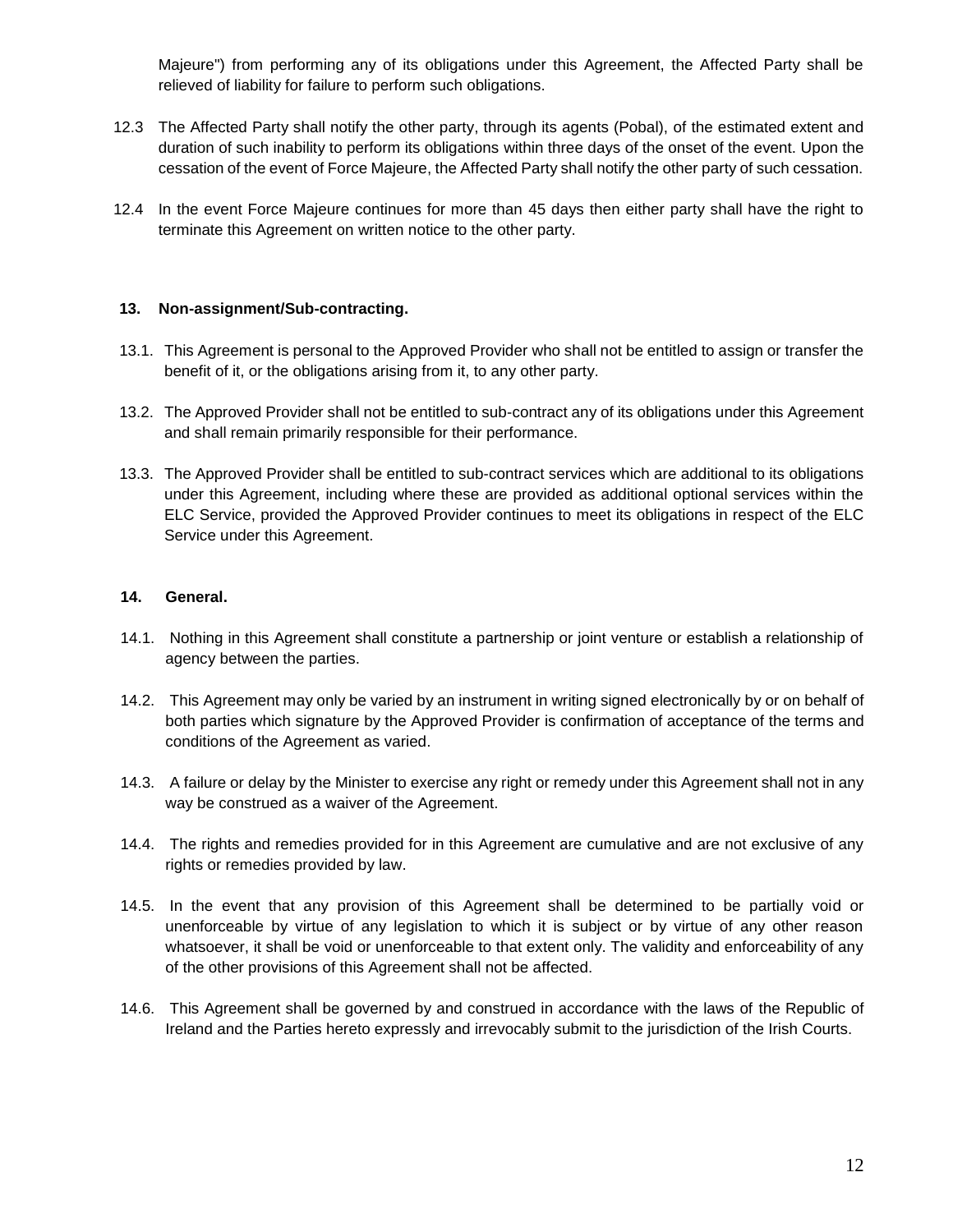### **APPENDIX 1**

# **General Terms and Conditions governing participation in the ECCE Programme**

- 1. The Approved Provider must have access to facilities that enable the Approved Provider to conduct business online and a dedicated EYP Platform (Hive) user account in order to participate in the ECCE Programme and, where relevant, in AIM. The Approved Provider shall provide the ECCE Programme in strict accordance with the ECCE Programme rules outlined in the *DCEDIY Rules for ECCE Programme 2021/2022* document. The Approved Provider shall access Pobal's website [\(www.pobal.ie\)](http://www.pobal.ie/) to ensure that they are compliant with the most up-to-date version of the *DCEDIY Rules for ECCE Programme 2021/2022*. The Approved Provider shall also access DCEDIY's Access and Inclusion Model (AIM) website [\(www.aim.gov.ie\)](http://aim.gov.ie/) to ensure that they are compliant with the AIM Rules 2021/2022, the '*Policy on the Operation of the Access and Inclusion Model'* and other relevant information.
- 2. The Approved Provider must have a current ECCE Funding Agreement with the Minister for Children and Youth Affairs and be registered with the Child and Family Agency (Tusla) as an ELC Service and be compliant with Regulations made under Part VIIA of the Child Care Act 1991 (as amended, including by the Child and Family Agency Act 2013).
- 3. Administration of the ECCE Programme shall be the responsibility of Pobal and/or the Minister
- 4. The Minister and Pobal reserve the right to communicate important information, including information relating to payments, by way of e-mail. The Approved Provider must communicate all information relating to this Agreement electronically, or as directed by the Minister or Pobal.
- 5. The Approved Provider must provide a contact address. Where the Approved Provider's home address is different to the facility address, both addresses must be provided (This does not apply where the Approved Provider is a limited company). A contact telephone number, at which the Approved Provider can be contacted during working hours, must also be provided.
- 6. The Approved Provider must use the ECCE Funding to provide a free pre-school programme in Early Childhood Care and Education, as provided for under the terms and conditions of this Agreement to all qualifying children in return for the ECCE Funding paid to the Approved Provider by the Minister. Where additional capitation has been approved in relation to AIM, this must be used to either buy in additional assistance or to reduce the adult to child ratio in order to ensure that the relevant child(ren) can access and meaningfully participate in the ECCE Programme.
- 7. Participating children can be registered for the ECCE Programme once they have turned 2 years 8 months on or before 31 August 2021 and will be aged not more than 5 years and 6 months on or before 1<sup>st</sup> July 2022.
- 8. The Approved Provider shall have a minimum daily enrolment of 8 children in pre-school room sessions who are eligible for the ECCE Programme. Subject to compliance with all other contractual requirements, exceptions will be considered by the Minister (through the CCCs) in the case of:
	- a) Approved Providers who have a daily enrolment of at least 8 children, but for good reason, only 3 or more are in the ECCE Programme and the remainder are between the ages of 2<sup>1/2</sup> and 6 years;
	- b) Smaller services which are considered appropriate settings for delivery of the pre-school programme, but for good reason, have a daily enrolment of not fewer than 5 ECCE eligible children in pre-school room sessions;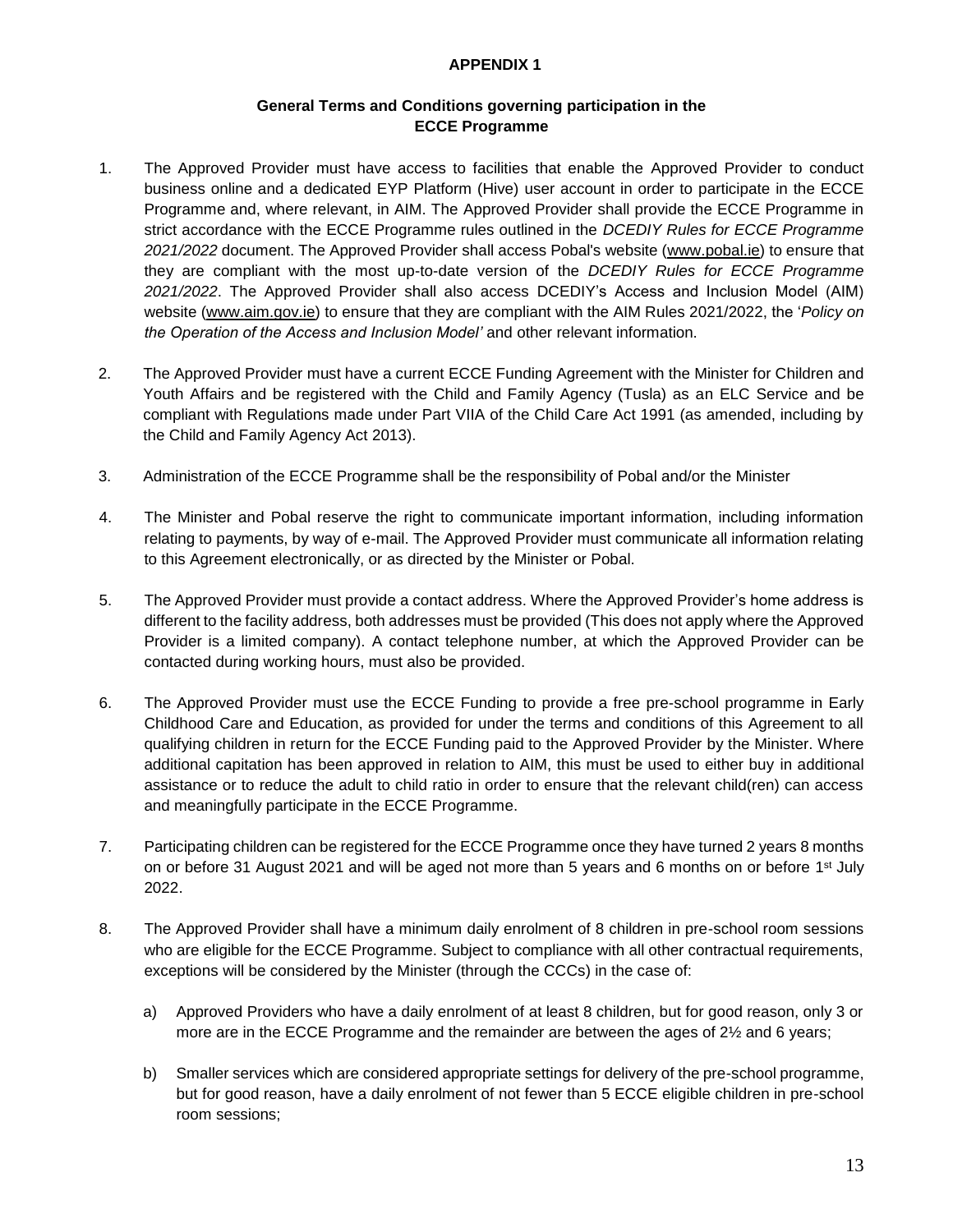- c) A service that has an ECCE room that is full but has children eligible for ECCE in a room that is also delivering the ECCE pre-school programme to a daily enrolment of not fewer than 5 children between 2½ and 6 years - subject to the requirement that ECCE staff qualification criteria are met; and
- d) Tusla-registered childminders with a daily enrolment of 5 children between the ages of 2  $\frac{1}{2}$  and 6 years.
- 9. The Approved Provider must provide an appropriate educational programme for children in their preschool room which adheres to the principles of Síolta, the National Quality Framework for Early Childhood Education [\(www.siolta.ie\)](http://www.siolta.ie/), and Aistear, the 'Early Childhood Curriculum Framework' [\(www.ncca.ie\)](http://www.ncca.ie/). The Approved Provider will be supported in meeting this requirement through the assistance of the 'Better Start National Early Years Quality Development Service' and/or their local CCC. The Approved Provider must facilitate visits and advice from the Early Years Specialists and/or staff of the local CCC.
- 10. Where a pre-school room caters for not more than 11 children, it must be delivered by a pre-school leader. Where a pre-school room caters for between 12 and 22 children, it must be delivered by a pre-school leader assisted by a childcare worker
- 11. The Approved Provider shall ensure that the pre-school leaders in ALL ELC Services participating in the ECCE Programme must, at a minimum, hold a level 6 qualification on the National Framework of Qualifications ("NFQ") in the specialisation of early learning and care or an equivalent nationallyrecognised qualification or higher award, as set on the published list *Early Years Recognised Qualifications*, or must otherwise be deemed eligible by the Minister. The published list *Early Years Recognised Qualifications* is available on the Department's website [\(www.gov.ie\)](https://www.gov.ie/en/organisation/department-of-children-equality-disability-integration-and-youth/). The Approved Provider shall ensure that all staff employed by the Approved Provider working with children in the ELC Service hold, at a minimum, a level 5 qualification on the NFQ in the specialisation of early learning and care or an equivalent nationally-recognised qualification or a higher award, as set on the published list *Early Years Recognised Qualifications*, or must otherwise be deemed eligible by the Minister. In exceptional cases, an exemption may be made under AIM, wherein a child with medically complex needs who is availing of AIM Level 7 requires specialised health supports, for example healthcare assistant or nursing care. An exemption may be granted by Pobal where it is considered that such specialist support is required, and this may detail the qualification requirements or relevant specialist training of the staff member involved.
- 12. The Approved Provider will be paid a capitation for each eligible child enrolled and attending the ELC Service. The capitation will be of such amount as may be determined by the Minister from time to time. The capitation rate effective from  $23^{rd}$  August 2021 will be equivalent to  $\epsilon$ 69.00 per week. To allow for the annual ECCE capitation to be paid to a 41 week service, the weekly capitation rate will be  $\epsilon$ 63.95.
- 13. A higher capitation (ECCE Higher Capitation), equivalent to €11.25 per week, may be paid to the Approved Provider on application. The Approved Provider must adhere to the conditions for ECCE Higher Capitation as set out in the *DCEDIY Rules for ECCE Programme 2021/2022* in order for the application to be approved. Upon successful application, ECCE Higher Capitation shall be payable to the Approved Provider for the number of children in any designated ECCE room (as per the adult: child ratios and minimum space requirements detailed in the Childcare Act 1991 (Early Years Services) Regulations 2016) where the pre-school leader holds a qualification recognised as meeting the contract requirements for ECCE ("Higher Cap"), as set out on the published list *Early Years Recognised Qualifications* (being a full, major award in Early Childhood Education and Care, which is at a minimum, placed at Level 7 on the NFQ or equivalent, or must otherwise be deemed eligible by the Minister), and have a minimum of 3 years' experience working in early learning and care. To allow for the annual ECCE capitation to be paid to 41 week services deemed eligible for higher capitation the weekly capitation rate will be €10.42 per week.
- 14. The Approved Provider will be paid additional capitation under AIM in relation to approvals made for additional assistance in the pre-school room or for the reduction in the adult to child ratio in the pre-school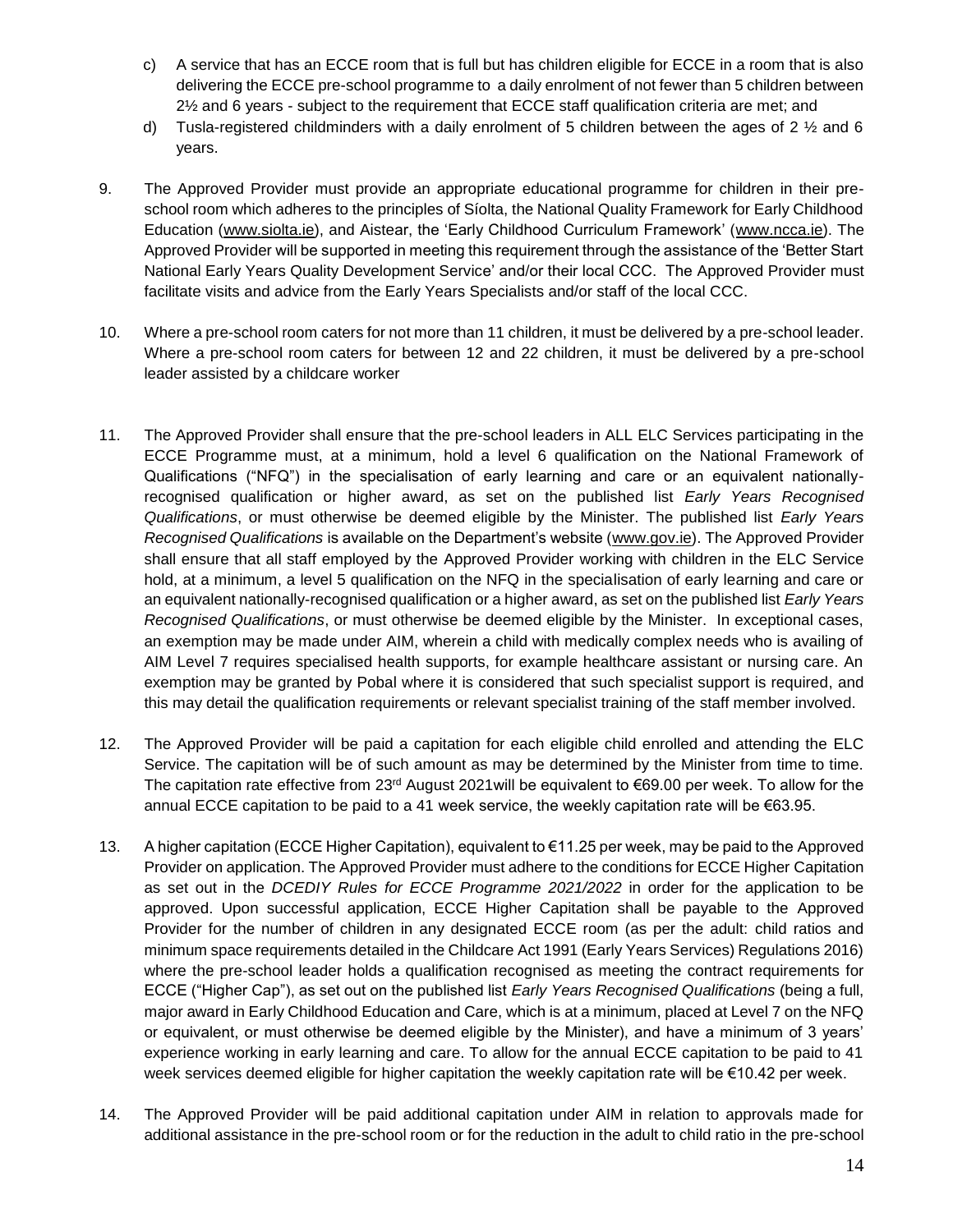room to ensure that a child or children can access and meaningfully participate in the ECCE Programme. AIM Level 7 capitation is paid at two rates: a Higher Capitation Level is paid at a rate of €39 per day and covers 3 hours of staff time; a Lower Capitation Level is paid at a rate of €26 per day and covers 2 hours of staff time.

- 15. Where an Inclusion Co-ordinator is employed by the pre-school setting, the Approved Provider will be eligible to apply for an increase in the rate of ECCE capitation payable to the service of €2 per week per child registered on the ECCE Programme in that ECCE setting.
- 16. Participation in the ECCE Programme is on the following basis:
	- a) 38 weeks of 3 hours per day for 5 days a week (183 days) during the period 23rd August 2021 to 1st July 2022; OR
	- b) Subject to the prior agreement of the Minister, 41 weeks of 3 hours 30 minutes per day for 4 days a week (157 days) during the period 23rd August 2021 to 15th July 2022 *(a small number of exceptions have been allowed in the past where, for good reason, it is not possible for an Approved Provider to operate over 5 days. Approved Providers should note that no further such exceptions are allowed. Where an exception has previously been allowed on this basis, the Approved Provider may be allowed to participate in the programme on the basis of providing the pre-school year for 3 hours 30 minutes per day for 4 days per week. In such cases, an Approved Provider shall provide the ELC Service over 41 weeks (157 days) and references to 38 week services shall be taken as applicable to such Approved Providers.)*; OR
	- c) Where an Approved Provider is approved by the Minister for participation in the ECCE Programme with effect from a date later than the commencement of the pre-school year, the Approved Provider shall provide an ELC Service for qualifying children for 3 hours per day for 5 days a week up to 1st of July 2022, whichever has been agreed in advance with the Minister.
- 17. In all cases, the Approved Provider must operate the relevant ELC Service free to parent/guardian in return for the applicable capitation rate, and parent/guardian shall be given access to the ELC Service where their child only attends the pre-school element of the service. However, the Approved Provider may charge parent/guardian for optional additions prescribed on the DCEDIY ECCE Optional Extras list.

In the case of an Approved Provider who **only** provides a sessional service, an additional 30 minutes per day may be offered as an optional addition which can be charged for; and/or

Optional additional services may only be selected from the approved DCEDIY list and shall not include activities which would generally be regarded as a normal part of an ELC Service, e.g. general arts and crafts activities. Appropriate programme-based activities must be provided to children not participating in an optional activity where this takes place during the required period of pre-school provision.

All such optional extras must be included on the ECCE Fees List for approval by CCCs.

- 18. The Approved Provider must ensure that parent/guardian are informed that their agreement to additional hours or to any optional charge is not compulsory and that agreement is not a condition of initial or continued enrolment (except in the case of full- or part-time services). In the case of additional hours, while not a condition of enrolment, part-time and full-time services may prioritise places for those who wish to avail of extra hours over those availing of ECCE only.
- 19. Booking deposits to reserve an ECCE place may be taken from parent/guardian provided such booking deposits are no more than four times the weekly capitation applicable to the ELC Service. The deposit must be repaid in full to the parent/guardian once the child's registration has been approved on the Hive. Failure to return ECCE booking deposits to parent/guardian may result in the suspension of ECCE Funding.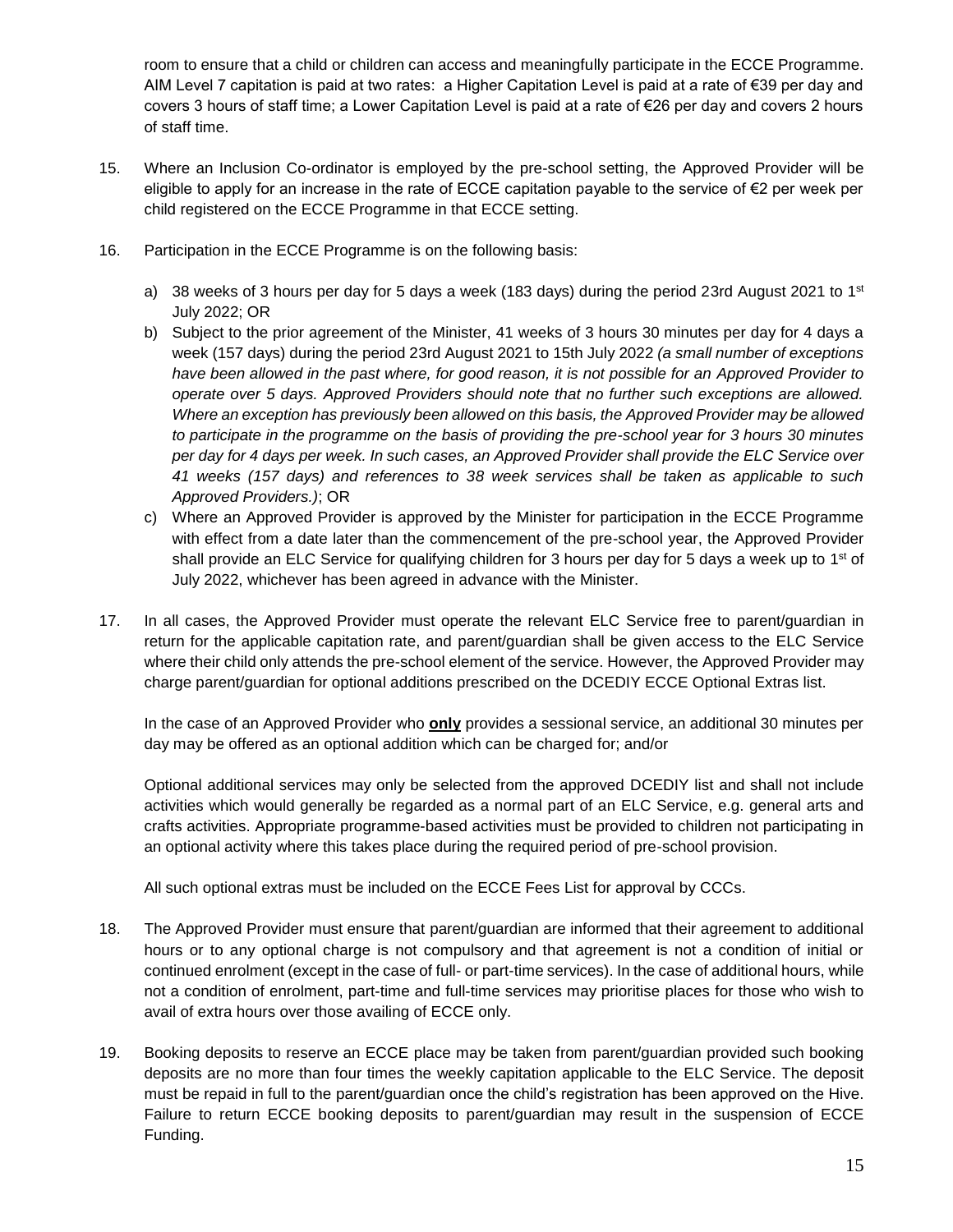- 20. If a service is holding a legacy deposit that exceeds four times the weekly ECCE capitation amount for a child that has been attending that service prior to their commencement on ECCE, and has not collected a separate ECCE deposit then, depending on the level of ECCE service, the service must return up to €258 of that deposit to the parent/guardian once the child's ECCE registration has been approved on the Hive, regardless of when that deposit was collected. Failure to return equivalent ECCE deposits to parent/guardian after the Hive registration approval may result in the suspension of ECCE Funding.
- 21. The Approved Provider's fees list, service calendar, and copies of any letters or other communications issued to parent/guardian which relate to the operation of the ELC Service, including information relating to deposits and optional additional charges, must be displayed at all times in an area accessible by parent/guardian. The letter must attest that three hours of ECCE provision is free of charge to parent/guardian.
- 22. All places provided under the ECCE Programme by the Approved Provider must meet the requirements in terms of length per day, days per week and weeks per year. It is not mandatory that children are registered on the Hive for five days per week (registration should reflect expected attendance) but Approved Providers shall prioritise places for children where parent/guardian indicate a greater level of attendance. However, where a child is enrolled on the ECCE Programme for fewer than 5 days, the Approved Provider will be paid a pro-rata capitation in respect of that child. In the case of medically compromised children, the current provision for suspension of payment under the ECCE contract in relation to absences will not apply to the payment under AIM unless there is an indication that the child will not return to the service. This recognises the flexibility of AIM in the context of a child having frequent longer absences due to medical complexities and the need for the service to retain the additional member of staff employed under Level 7. This also applies where the service has chosen to reduce ratios. However, the need to inform the CCCs and Pobal of absences will be a continued requirement in line with the compliance rules of ECCE and these absences will need to be flagged as exceptions on PIP/EY Platform for the purposes of compliance visits.
- 23. The Approved Provider shall submit a fees list to the Hive by week ending August  $6<sup>th</sup>$  2021 which demonstrates that, where children attend the service outside their ECCE hours, the ECCE hours are available free of charge to parent/guardian. The fees list shall display fees inclusive and exclusive of ECCE hours, including: fees payable with regard to childcare provision outside of ECCE for children taking part in ECCE within full-time or part-time provision; and fees ordinarily payable with regard to a child of the same age attending for the same hours attending full-time or part-time but not participating in the ECCE scheme. The Approved Provider shall submit a service calendar to the Hive by week ending August 6<sup>th</sup> 2021 as per Programme Rules.
- 24. The Approved Provider may submit an application for AIM as early as May in advance of the relevant child or children commencing on the ECCE Programme or when the relevant need is first observed after the child has commenced on the ECCE Programme, whichever comes first.

**Failure to comply with the terms of this Agreement, Appendix 1 and/or the DCEDIY Rules for ECCE Programme 2021/2022 may result in a suspension of ECCE Funding and/or a termination of this Funding Agreement and may result in exclusion from PSP or Capital Funding.**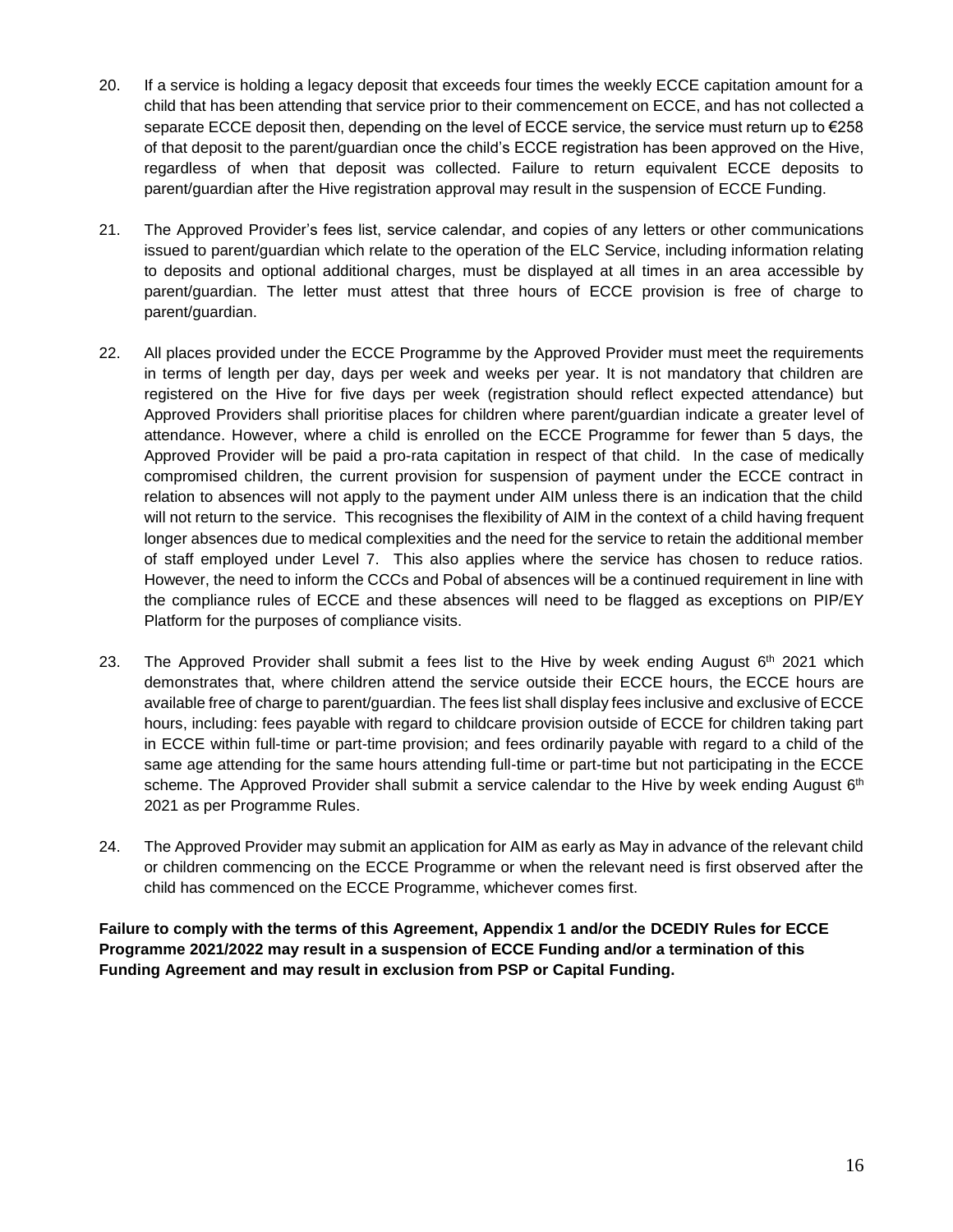#### **APPENDIX 2**

### **General Terms and Conditions governing participation in the Access and Inclusion Model (AIM)**

The Approved Provider will comply with AIM Rules 2021/2022 (available on the AIM website)

- AIM Level 1 Where a graduate of the LINC programme is employed by the pre-school setting and has taken on the role of an Inclusion Co-ordinator, the Approved Provider will be eligible to apply for an increase in the rate of ECCE capitation payable to the service of €2 per week per child registered on the ECCE Programme in that ECCE setting*.*
- AIM Level 1 The Approved Provider will engage with the CCC around participation in the Diversity, Equality and Inclusion Charter and Guidelines training.
- AIM Level 2 The Approved Provider must be familiar with the contents of the AIM Rules 2021/2022, *Policy on the Operation of the Access and Inclusion Model and* other information on the AIM website [\(www.aim.gov.ie\).](http://www.aim.gov.ie/)
- AIM Level 3 The Approved Provider must engage, where necessary, with any training provided which has been deemed necessary in order to allow for a child's meaningful participation in the Early Childhood Care and Education (ECCE) Programme.
- AIM Level 4 The Approved Provider must engage with Early Years Specialists when applying for targeted AIM supports (with the exception of AIM Level 5).
- AIM Level 5 The Approved Provider must adhere to the conditions of the national scheme for provision of specialised equipment, appliances and minor alterations under AIM Level 5.
- AIM Level 5 The Approved Provider must engage with Pobal and any other body who will provide training in relation to any equipment or appliance granted under AIM.
- AIM Level 6 The Approved Provider must engage with Early Years Specialists and any relevant HSE therapists in relation to therapies required by a child in their service.
- AIM Level 7 Where Additional Assistance has been granted under AIM Level 7, the service must adhere to the conditions of the national scheme for the provision of additional capitation particularly in relation to the qualifications / training required. In the vast majority of cases, this staff member will require a Level 5 major award in Early Years Care and Education. In a minority of cases, an exemption may be granted by Pobal where it has been deemed that specialist care is required and is critical to the child's meaningful participation in the ECCE Programme. Such exemptions will primarily be for children with medically complex needs who require specialised health supports.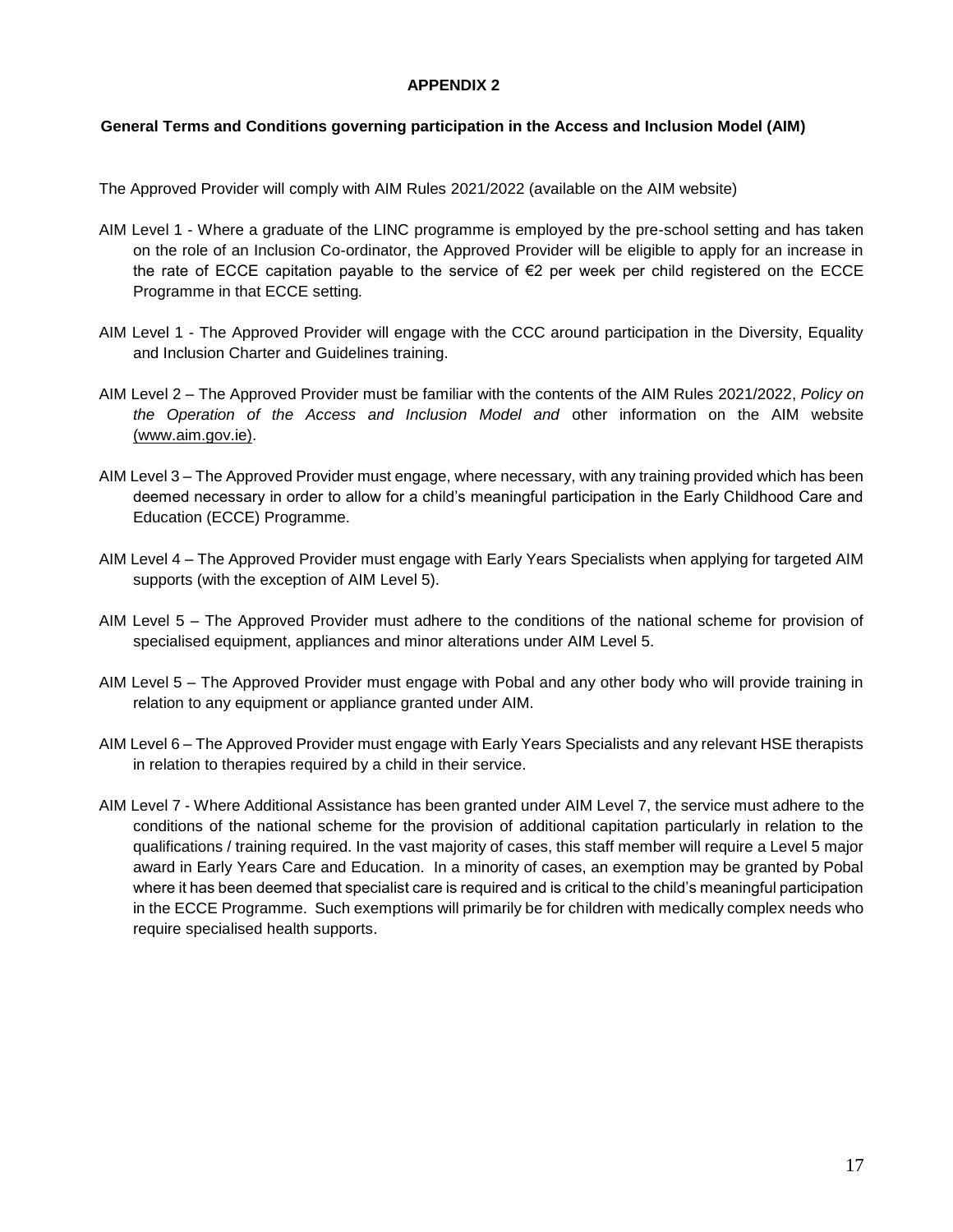### **APPENDIX 3**

### **Framework for Sharing of Personal Data**

#### **1. Definitions**

- a. **Controller, Processor, Data Subject** and **Personal Data, Special Categories of Personal Data**, **Processing** and "appropriate technical and organisational measures" shall have the meaning given to them pursuant to the General Data Protection Regulation (GDPR) 2016/679
- b. **"Shared Personal Data"** is the personal data and special category personal data to be shared between the parties pursuant to the GDPR 2016/679.

#### **2. Purpose and Legal Basis**

- a. This Appendix sets out the framework for the sharing of Personal Data when one Controller discloses Personal Data to another Controller. It defines the principles and procedures which the parties will adhere to and the responsibilities the parties owe to each other.
- b. The aim of the data sharing agreement is for the implementation of the Scheme pursuant to the GDPR 2016/679. The Approved Provider is a Data Controller for Personal Data and Special Categories of Personal Data of parent/guardian and children who avail of the ELC Services provided by the Approved Provider and also facilitates the payment of financial support to parent/guardian for children under the Scheme.
- c. The provision of Personal Data by the Minister and the Approved Provider to one another and the processing of Personal Data, whether individually or by means of the Scheme database, is:
	- in the case of the Minister, necessary for compliance with a legal obligation to which the controller is subject (GDPR Article 6(1)(c);
	- in the case of the Approved Provider, necessary for the performance of a contract to which the data subject is party or in order to take steps at the request of the data subject prior to entering into a contract (GDPR Article 6(1)(b))
- d. The parties agree to only process Shared Personal Data for the implementation of the Scheme **(Agreed Purpose)**.
- e. The parties shall not process Shared Personal Data in a way that is incompatible with the purposes described in this clause.
- f. Pobal, as scheme administrator appointed by the Minister, is a processor of the personal data.

#### **3. Categories of Personal Data**

a) The following types of Personal Data will be shared between the Parties during the Term of the Agreement:

#### PERSONAL DATA OF CHILDREN AND PARENT/GUARDIAN

Name of Child Name of Parent/guardian Date of Birth of Child Gender of child PPSN of Child Weekly hours of attendance of child where required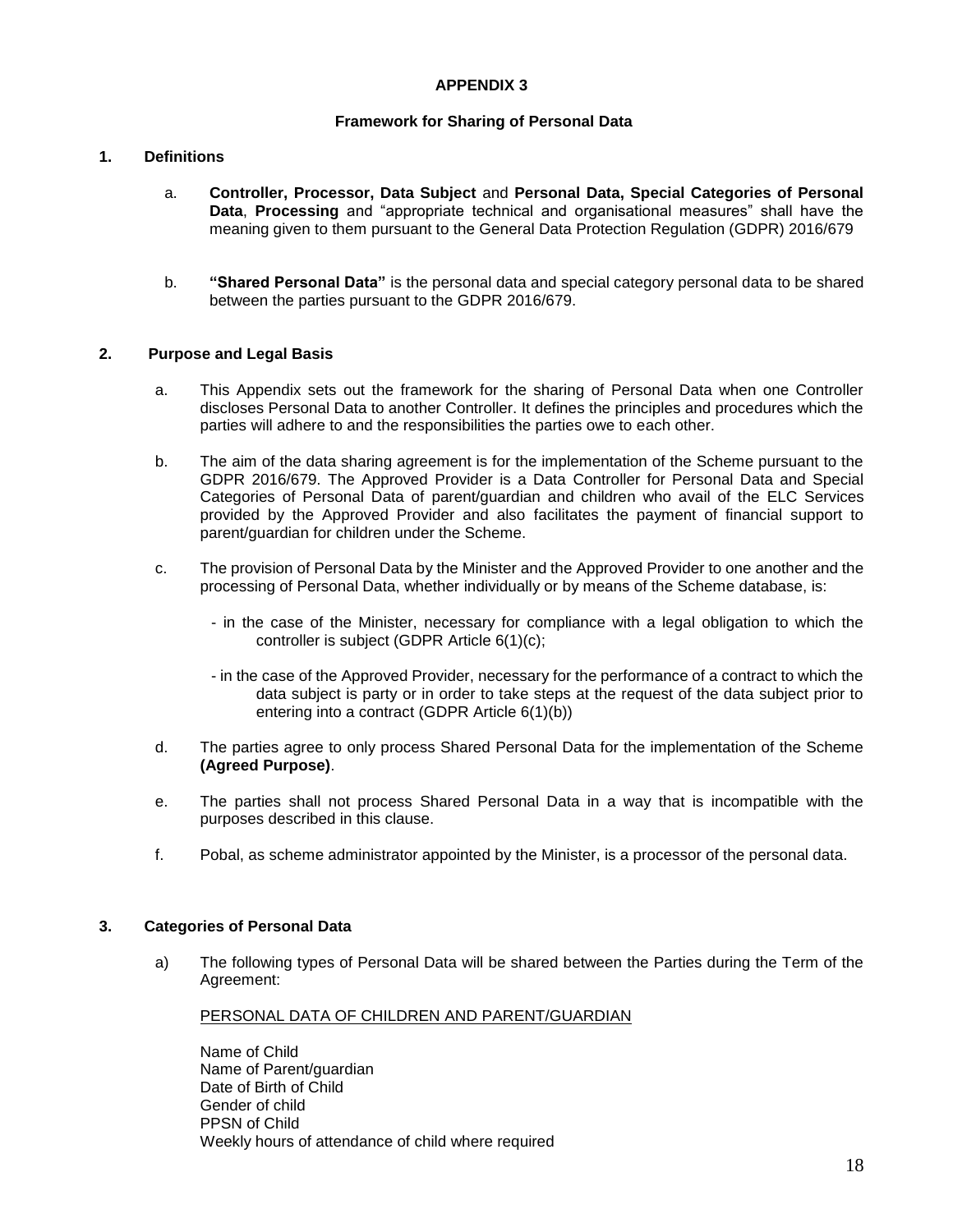Attendance records for compliance checking Contact phone number of parent/guardian Exemption requests at the request of parent/guardian which may include details on:

- $\geq$  Medical appointments of child, sibling or parent/guardian  $\geq$  Medical condition and identity of child's medical specialist
- Medical condition and identity of child's medical specialist OAE
- $\geq$  Family bereavement<br> $\geq$  Dates and destination
- $\geq$  Dates and destination of travel<br> $\geq$  Family moving into or out of em
- Family moving into or out of emergency accommodation
- $\triangleright$  Child moving into or out of care placement
- $\triangleright$  Prolonged illness of child or parent/guardian

#### PERSONAL DATA OF SERVICE PROVIDER

- First and Last Name of system users
- Email address of system users
- Mobile phone number of Primary Authorised User
- Organisation Legal Name, if personal data may be inferred
- Organisation address, if personal data may be inferred
- Tax Registration Number, if this is the same as PPSN
- Service Reference Number
- b) The following types of Special Categories of Personal Data will be shared between the parties during the Term:

Exemption requests at the request of parent/guardian which may include details of:

- $\triangleright$  Medical appointments of child, sibling or parent/guardian
- $\triangleright$  Prolonged illness of child or parent/guardian
- $\triangleright$  Place of birth of a parent/guardian

This will be processed under Article 9(2) (a) with the explicit consent of the parent/guardian

#### **4. Responsibilities of Controllers**

- a) Save in so far as this Agreement places a duty on one of the parties to carry out an obligation of a controller under the GDPR on behalf of both controllers, each Party shall, in its capacity of controller, be responsible for fulfilling the obligations placed on controllers by the GDPR in respect of the data provided to and received from the other Party.
- b) The parties shall ensure that the data they provide to or receive from the other Party is processed by them in compliance with the data protection principles set out in Article 5 of GDPR.
- c) The parties have agreed that the following arrangements shall apply in relation to the data subject's rights, including the right to information, with regard to the personal data that is subject to this Agreement and processed by them:

#### *Information to be supplied to data subject*

- Each Party shall be responsible for providing the data subject with the information required to be given to the data subject under Articles 13 and 14 of the GDPR.
- The following information shall be given to a data subject:
	- $\triangleright$  a summary of the essence of this Agreement, such as:
	- $\triangleright$  identifying the data controller;
	- $\triangleright$  why the data controller is sharing the personal data;
	- who the personal data that will be shared with; and
	- $\triangleright$  the extent, if any, to which a restriction on any of the rights of the data subject applies.